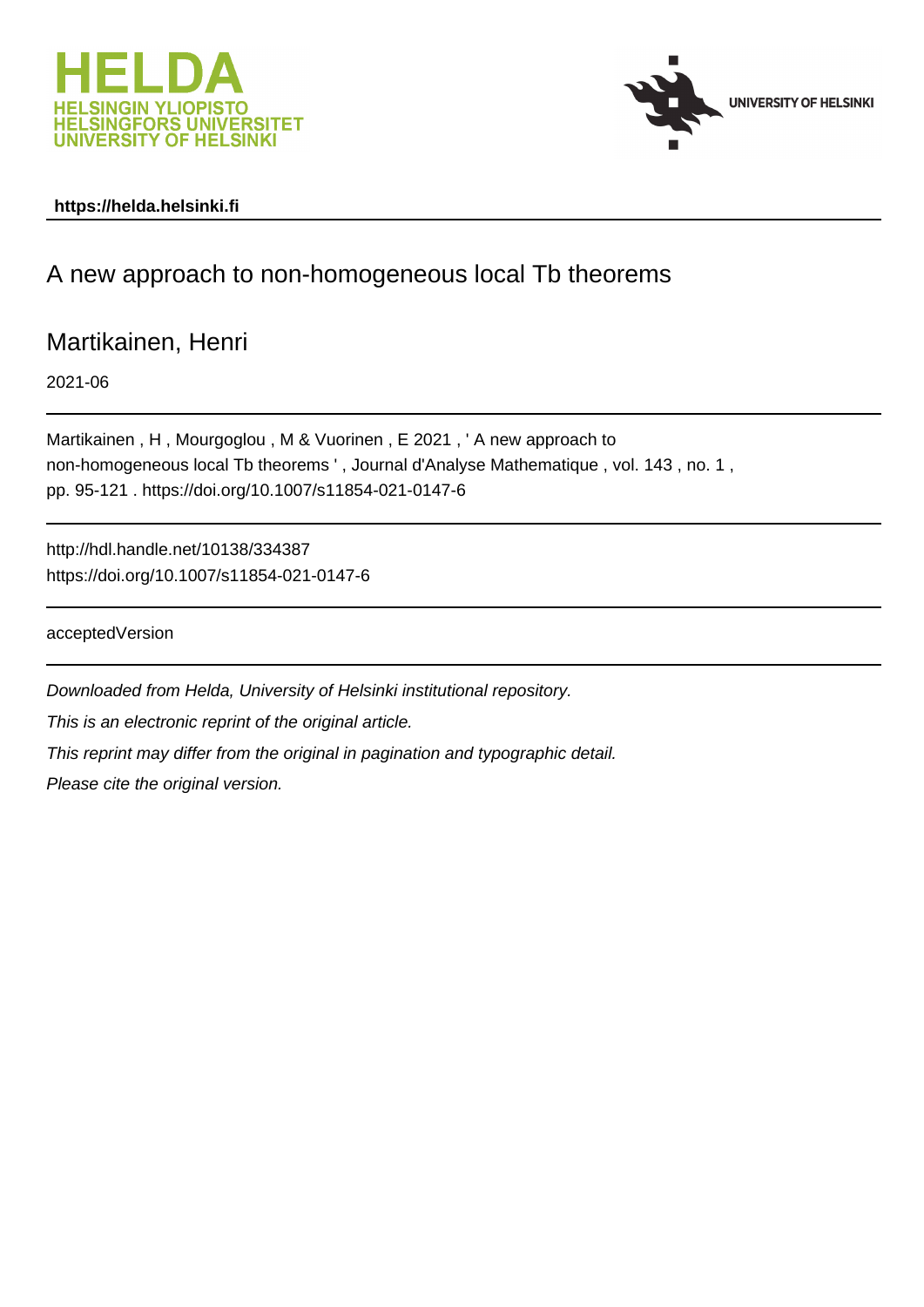### A NEW APPROACH TO NON-HOMOGENEOUS LOCAL Tb THEOREMS

HENRI MARTIKAINEN, MIHALIS MOURGOGLOU, AND EMIL VUORINEN

ABSTRACT. We develop a new general method to prove various non-doubling local  $Tb$ theorems. The method combines the non-homogeneous good lambda method of Tolsa, the big pieces  $Tb$  theorem of Nazarov–Treil–Volberg and a new change of measure argument based on stopping time techniques. We also improve known results and discuss some further applications.

#### 1. INTRODUCTION

By a *singular integral operator* (SIO) related to some Borel measure  $\mu$  in  $\mathbb{R}^n$  we understand a linear operator  $T$  for which we have for all nice and disjointly supported functions  $f_1, f_2$  that

$$
\int_{\mathbb{R}^n} Tf_1(x) f_2(x) d\mu(x) = \iint_{\mathbb{R}^n \times \mathbb{R}^n} K(x, y) f_1(y) f_2(x) d\mu(y) d\mu(x)
$$

for a suitable kernel K defined for  $x \neq y$ . An example in R is the Hilbert transform, where  $d\mu(x) = dx$  and  $K(x, y) = 1/(x - y)$ . In general, SIOs need not be bounded in  $L^2(\mu)$ : the assumed size properties of the kernel K are too weak for this and more subtle cancellation has to be accounted for. This additional cancellation can most conveniently be formulated using various testing conditions. Such theorems characterising the boundedness of SIOs via testing conditions are called  $T<sub>b</sub>$  theorems. The rough idea is that the action of  $T$  needs to be studied only on some single non-degenerate function  $b$  (such as  $b = 1$ , or in the case of local Tb theorems, on a suitable family of non-degenerate functions  $b_Q$  indexed by cubes  $Q$  (such as  $b_Q = 1_Q$ ). An example of such a testing condition is the local T1 condition:

$$
\sup_{\substack{Q\subset \mathbb{R}^n\\Q\text{ is a cube}}}\Big[\frac{1}{\mu(Q)}\int_Q |T1_Q|^2\,\mathrm{d}\mu+\frac{1}{\mu(Q)}\int_Q |T^*1_Q|^2\,\mathrm{d}\mu\Big]<\infty.
$$

The theory is significantly more subtle if the underlying measure  $\mu$  is non-doubling: such theory is called non-homogeneous Calderón–Zygmund analysis. The usual assumption then is that  $\mu(B(x, r)) \leq Cr^m$  for some exponent m, and that the kernel estimates for K are tied to this m (see Section 3).

<sup>2010</sup> *Mathematics Subject Classification.* 42B20.

Key words and phrases. non-homogeneous analysis, Local Tb theorems, singular integrals, square functions.

H.M. was supported by the Academy of Finland through the grant Multiparameter dyadic harmonic analysis and probabilistic methods. Research of M.M. was supported by the ERC grant 320501 of the European Research Council (FP7/2007-2013). M.M. was also supported by IKERBASQUE and partially supported by the grant MTM-2017-82160-C2-2-P of the Ministerio de Economía y Competitividad (Spain). H.M. and E.V. are members of the Finnish Centre of Excellence in Analysis and Dynamics Research.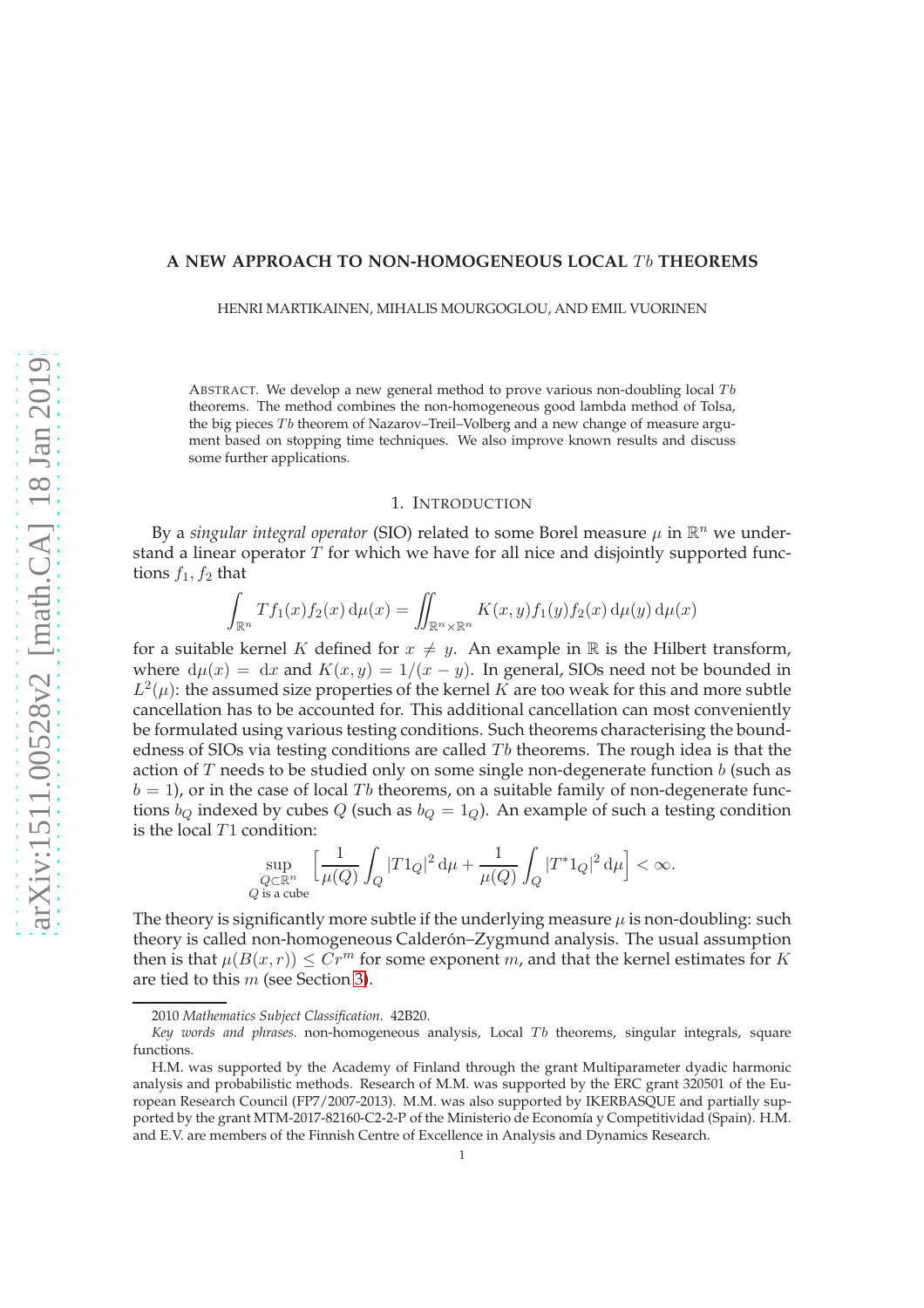In this paper we develop a new method to prove certain very rough (meaning that the test functions  $b_Q$  can have very low integrability) local Tb theorems, and prove new and very general results. The theorems are formulated in the non-homogeneous situation. However, the results are already new even in the Lebesgue measure case. The developed method is very convenient and modular, and we will refer to multiple further works where it has been successfully applied.

**History and context.** The history of Tb theorems is extremely wide. The starting point in the Lebesgue measure case is the famous T1 theorem by David–Journé [8]. Our focus is, however, on the local variants that were first introduced by M. Christ [5]. They are flexible tools as the non-degeneracy (also referred to as accretivity) of a given test function  $b_Q$  is only assumed on its supporting cube  $Q$ , i.e.,  $|\int_Q b_Q \, d\mu| \, \gtrsim \, \mu(Q).$  In a global  $Tb$  theorem a single function  $b$  has to satisfy this non-degeneracy in all cubes, and constructing such a b can be more difficult. Christ's version works for doubling measures  $\mu$ (but not more general than that) and requires that the test functions themselves are nice,  $b_Q \in L^{\infty}(\mu)$ , and that  $T b_Q$  satisfies a demanding testing condition,  $T b_Q \in L^{\infty}(\mu)$ . Very significant efforts have been made by multiple authors to allow *both* rougher test functions and less demanding testing conditions. A parallel line of investigation has dealt with the corresponding results in the non-homogeneous situation – we get to this later.

In general, we actually require two families of test functions – one for  $T$  and one for the adjoint  $T^*$ . In what follows we will always assume that T is antisymmetric,  $T^*$  =  $-T$ , which makes the discussion easier to follow. However, the completely general case sometimes involves very real difficulties – but we are not concerned with them here.

We say that a function  $b_Q$  is an  $L^p(\mu)$ -admissible,  $p \in [1,\infty)$ , test function on a cube  $Q \subset \mathbb{R}^n$  (with constant  $B_1$ ), if

(1) spt  $b_Q \subset Q$ ,  $\mu(Q) = \int_Q b_Q d\mu$  and

$$
(2) \ \left(\frac{1}{\mu(Q)} \int_Q |b_Q|^p \, d\mu\right)^{1/p} \leq B_1.
$$

A long standing problem (even for the Lebesgue measure) asks whether the  $L^2$  boundedness of (an antisymmetric) SIO T follows if we are given  $p \in (1,\infty)$ , and for every cube Q an  $L^p(\mu)$ -admissible test function  $b_Q$  (with the same constant  $B_1$ ) so that

$$
\int_{Q} |T b_{Q}|^{p'} d\mu \leq B_{2}\mu(Q).
$$

Here  $1/p + 1/p' = 1$ . This is often referred to as Hofmann's local Tb problem. For certain simpler model operators this type of local  $T<sub>b</sub>$  theorem in the Lebesgue measure case appears in Auscher–Hofmann–Muscalu–Tao–Thiele [1]. The extension to the SIO case has turned out to be of extreme difficulty – particularly if  $p < 2$ . In fact, for  $p < 2$ this is still not known in general. Even if the testing condition on  $1<sub>Q</sub>Tb<sub>Q</sub>$  becomes more demanding here as  $p'$  grows, i.e., when  $p$  gets smaller, the lower integrability of the test functions  $b_Q$  is desired. Hytönen–Nazarov [12] showed in the Lebesgue measure case that the  $L^2$  boundedness follows from the *buffered* testing condition  $\int_{2Q} |T b_Q|^{p'} dx \lesssim |Q|$ for any  $p \in (1,\infty)$ . A key thing in the Lebesgue measure case is that if  $p \geq 2$ , then the original testing conditions (with  $1<sub>Q</sub>Tb<sub>Q</sub>$ ) automatically imply the stronger buffered testing conditions (with  $1_{2Q}T_{bQ}$ ) by Hardy's inequality. Previous related results include Auscher–Yang [4], Auscher–Routin [3] and Hofmann [10]. In the follow-up paper by two of us and Tolsa [17] we use and build on the methods presented in this paper to fully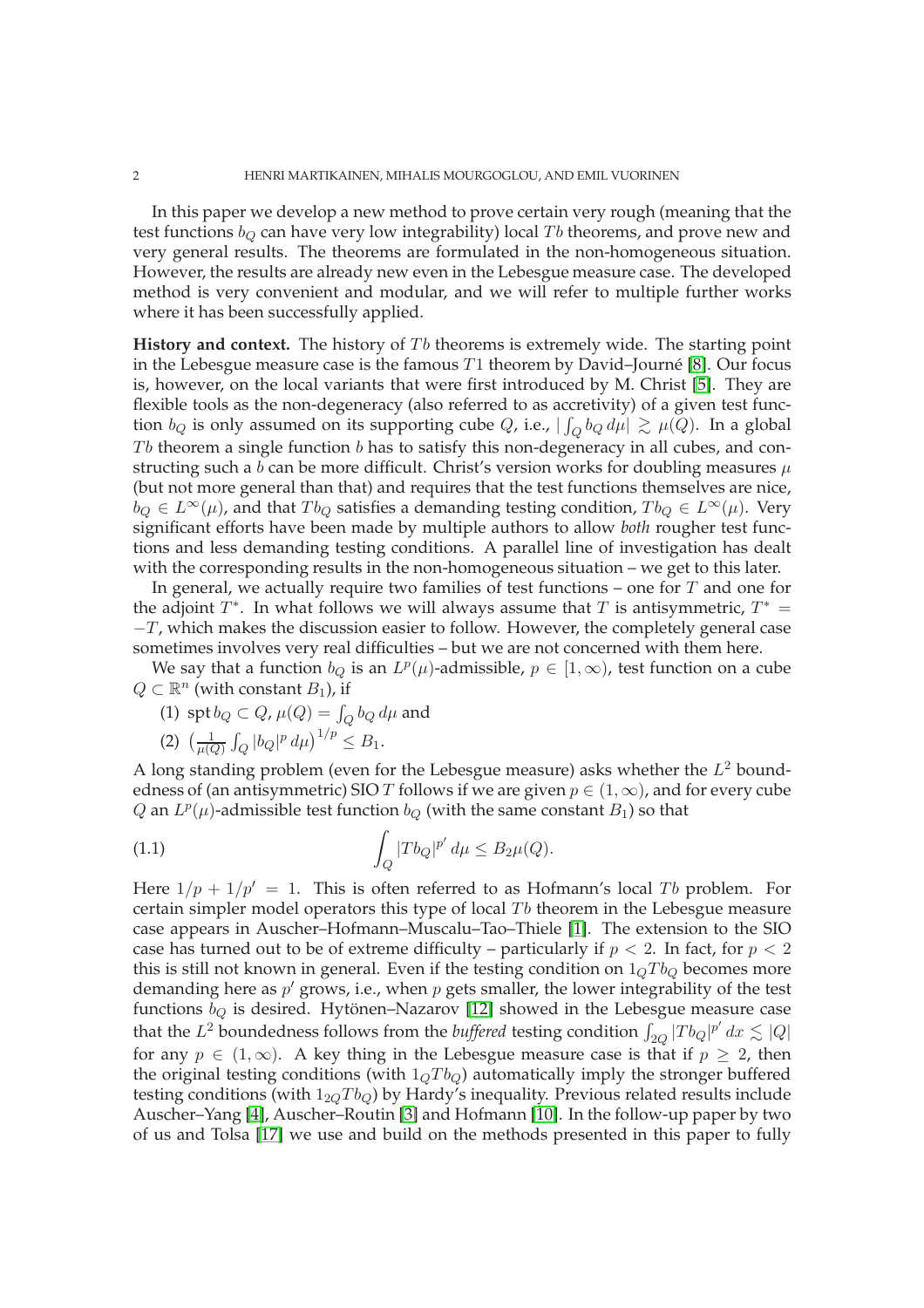prove the difficult case  $p < 2$  in  $\mathbb{R}$ , and show that we can always allow at least some exponents  $p \in (2 - \epsilon, 2]$  even when working in  $\mathbb{R}^n$  with  $n > 1$ .

We turn to discuss the non-homogeneous aspects in more detail. Non-doubling theory has been pioneered by David [7], Nazarov–Treil–Volberg [25] and Tolsa (see e.g. the book [26]). Previously, it was strongly believed that the class of doubling measures was the right class for the theory of singular integrals. The non-homogeneous theory is of extreme importance in many geometric questions – to mention just one key result, see the proof of the semiadditivity of analytic capacity by Tolsa [26, 27]. Moreover, Nazarov– Treil–Volberg [25] developed their so-called dyadic-probabilistic methods to deal with the difficulties posed by general measures, but such methods have also been extremely influential in other instances. For example, they led to the dyadic representation theorems and the first solution of the  $A_2$  conjecture by Hytönen [11].

Nazarov–Treil–Volberg [22] proved the first local  $Tb$  theorem in the non-doubling situation – there  $b_Q \in L^{\infty}(\mu)$  and  $T b_Q \in BMO_2(\mu)$  (understood to mean that for all cubes *R* we have  $\int_R |\tilde{T}b_Q - \langle \tilde{T}b_Q \rangle_H^{\mu}$  $R^{\mu}R^2 d\mu \leq C\mu(2R)$ , where  $\langle Tb_Q \rangle_R^{\mu} = \mu(R)^{-1} \int_R Tb_Q d\mu$ ). In [13] one of us and Lacey proved a non-homogeneous local  $Tb$  theorem in the case that  $b_Q, 1_Q T b_Q \in L^2(\mu)$  (even for SIOs  $T$  that are not necessarily antisymmetric). The stateof-the-art in the antisymmetric case is the already mentioned paper [17].

**Square functions vs SIOs.** It is of interest to consider local Tb theorems also for *square functions (SFs)* V that are introduced below. Such theorems have been applied e.g. in multiple Kato square root papers – see for instance [2]. See also Example 1.5 below. For us, however, SFs mainly just offer a simpler platform compared to SIOs, and allows us to present the full technical execution of our method, including the big piece  $Tb$  type argument discussed in more detail below. A key technical difference between SFs V and SIOs T is that for SIOs our testing conditions need to a priori involve  $1<sub>Q</sub>T<sub>*</sub>b<sub>Q</sub>$  (instead of  $1_0T_b$ , where  $T_*$  is the maximally truncated SIO

$$
T_*f(x) = \sup_{\epsilon > 0} |T_{\epsilon}f(x)|, \qquad T_{\epsilon}f(x) = \int_{|x-y| > \epsilon} K(x, y)f(y) d\mu(y).
$$

New local  $Tb$  theorems for antisymmetric Calderón–Zygmund operators with testing conditions involving  $1_0T_*b_0$  follow at once from the ideas of this paper, and we explicitly state these in Section 3. To pass from such results to the original Hofmann's problem (with testing conditions involving  $1_0T b_0$  as in (1.1)) a so-called adapted Cotlar's inequality is needed: one needs to use the existence of the test functions to prove a Cotlar type inequality, i.e., a pointwise control of  $T_*$  by something involving only T. A fancy version of an adapted Cotlar's inequality is presented in the follow-up paper [17] (for previous version see also [12]). This step causes the fact that in Hofmann's problem we can only allow  $p \in (2 - \epsilon, 2]$  (that is, we cannot always go all the way down to  $p > 1$  in [17]).

Results involving V and  $T_*$ , however, behave in completely analogous ways. In such formulations we can allow  $L^p(\mu)$ -admissible test functions with any  $p > 1$ , and, as we shall soon see, we can do quite a bit more – we can e.g. even use test measures with weaker conditions than this. Moreover, the testing conditions need not be as in Hofmann's problem (1.1). In fact, we can have  $1_Q V b_Q$  (or  $1_Q T_* b_Q$ ) in any  $L^{s, \infty}$ ,  $s > 0$ . That is, the given regularity of the test function (the exponent  $p$ ) need not be reflected in the testing condition at all (we can use any  $s > 0$ ) – the conditions decouple.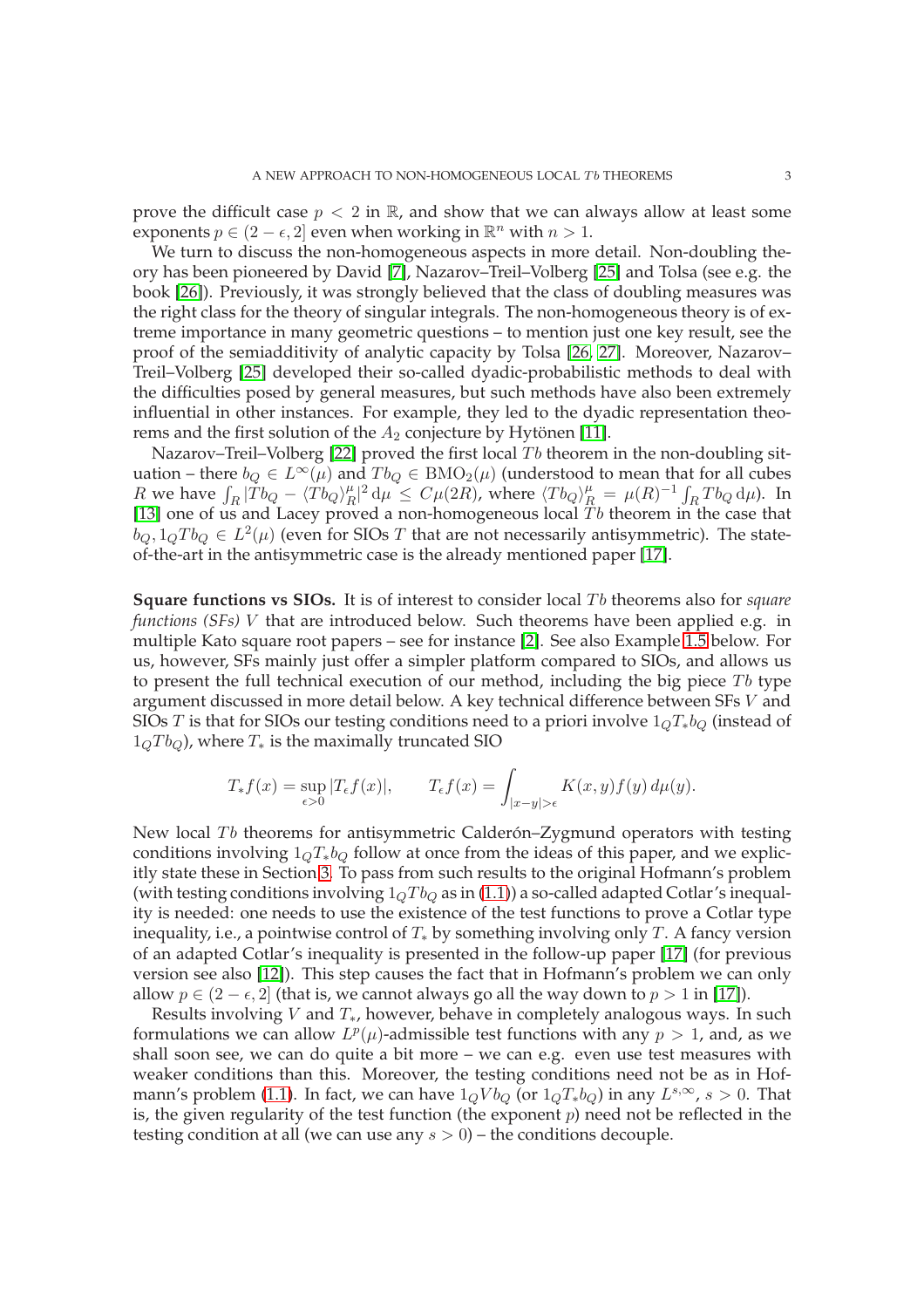We now define the SFs that we use. Let  $m, \alpha > 0$ , and assume that we have kernels  $s_t \colon \mathbb{R}^n \times \mathbb{R}^n \to \mathbb{C}$ ,  $t > 0$ , satisfying the size condition

(1.2) 
$$
|s_t(x,y)| \lesssim \frac{t^{\alpha}}{(t+|x-y|)^{m+\alpha}},
$$

the y-Hölder condition

(1.3) 
$$
|s_t(x,y) - s_t(x,z)| \lesssim \frac{|y-z|^{\alpha}}{(t+|x-y|)^{m+\alpha}}
$$

whenever  $|y - z| < t/2$ , and the *x*-Hölder condition

(1.4) 
$$
|s_t(x,y)-s_t(z,y)| \lesssim \frac{|x-z|^{\alpha}}{(t+|x-y|)^{m+\alpha}}
$$

whenever  $|x-z| < t/2$ . Let  $M(\mathbb{R}^n)$  denote the vector-space of all complex Borel measures in  $\mathbb{R}^n$ . The variation measure of  $\nu \in M(\mathbb{R}^n)$  is denoted by  $|\nu|$  and the total variation is  $||\nu|| = |\nu|(\mathbb{R}^n)$ . For a given complex measure  $\nu$  we define

$$
\theta_t \nu(x) = \int s_t(x, y) \, d\nu(y), \qquad x \in \mathbb{R}^n.
$$

The vertical square function  $V$  is defined by

$$
V\nu(x) = \left(\int_0^\infty |\theta_t \nu(x)|^2 \, \frac{dt}{t}\right)^{1/2}, \qquad x \in \mathbb{R}^n.
$$

Given a cube  $Q \subset \mathbb{R}^n$  define also the truncated version

$$
V_{Q}\nu(x) = \Big(\int_0^{\ell(Q)} |\theta_t \nu(x)|^2 \, \frac{dt}{t}\Big)^{1/2},
$$

where  $\ell(Q)$  denotes the side length of  $Q$ .

We say that a (positive) Radon measure  $\mu$  in  $\mathbb{R}^n$  is of order m, if  $\mu(B(x,r)) \lesssim r^m$  for all  $x \in \mathbb{R}^n$  and  $r > 0$ . For  $f \in \bigcup_{p \in [1,\infty]} L^p(\mu)$  and  $x \in \mathbb{R}^n$  we set

$$
\theta_t^{\mu} f(x) := \theta_t(f d\mu) = \int s_t(x, y) f(y) d\mu(y)
$$

and

$$
V_{\mu}f(x) := V(f d\mu)(x) = \left(\int_0^{\infty} |\theta_t^{\mu} f(x)|^2 \frac{dt}{t}\right)^{1/2}.
$$

Define also  $V_{\mu,Q}f = V_Q(f d\mu)$ . The above definitions make sense also when  $\mu$  is finite (and not necessarily of order  $m$ ).

1.5. **Example.** Mayboroda–Volberg [21], Chousionis, Garnett, Le and Tolsa [6] and others have linked boundedness of square functions and geometry. Let  $E \subset \mathbb{R}^n$  be a closed set which is m-ADR for some integer  $0 < m < n$ , i.e.,  $\mu := \mathcal{H}^m|_E$  satisfies  $\mu(B(x,r)) \sim r^m$ for all  $x \in E$  and  $r \in (0, \text{diam}(E))$ . Let  $s_t(x, y) = t \partial_t [t^{-m} \phi([x - y]/t)]$ , where  $\phi(x) =$  $(1+|x|^2)^{-(m+1)/2}$ . This kernel satisfies (1.2), (1.3) and (1.4). One of the results of [6] says that E is uniformly m-rectifiable (for the definition see [6]) if and only if  $V_\mu$  is  $L^2(\mu)$ bounded.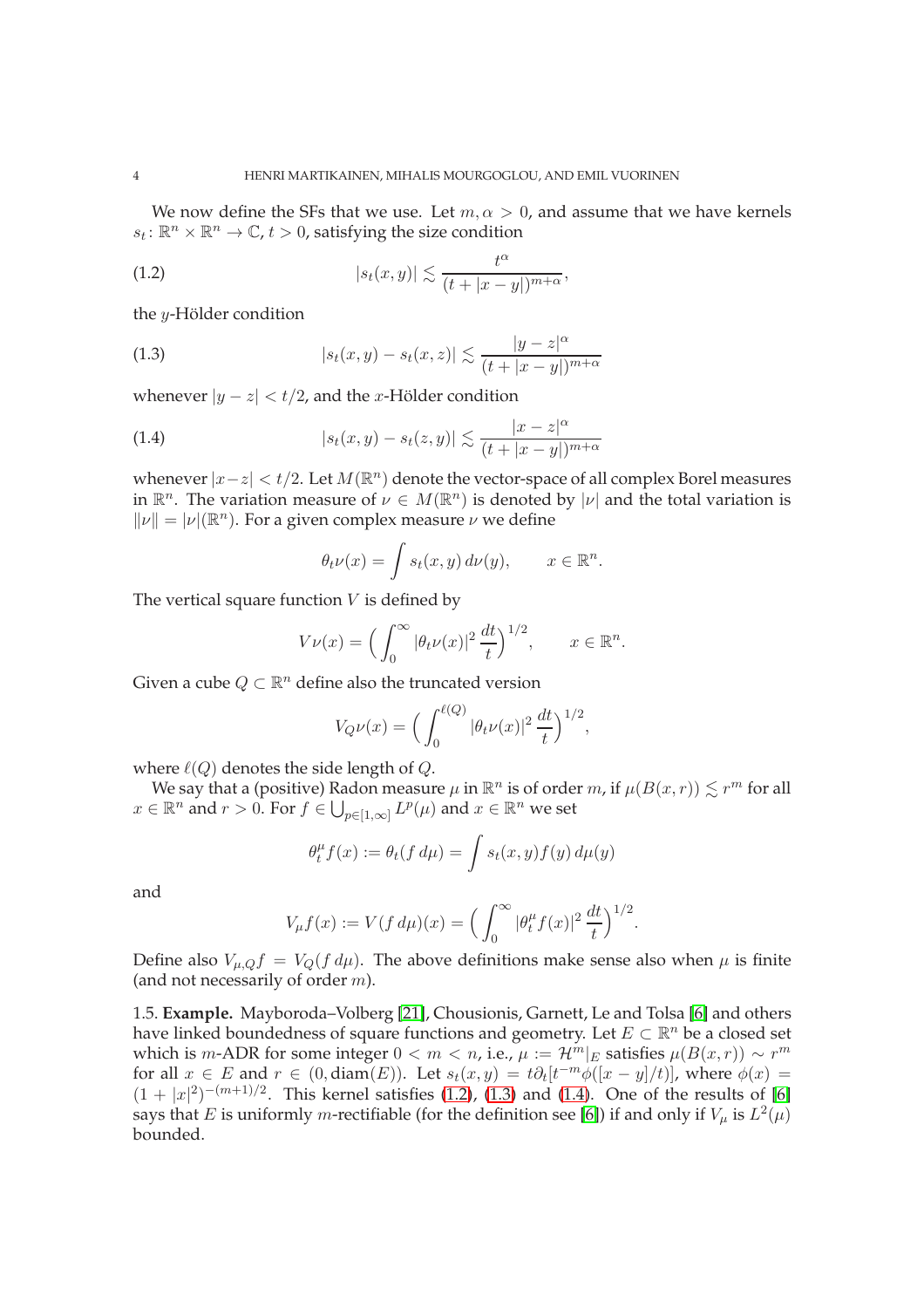**Description of the new method and applications.** In the first step of the method the idea is to fix a cube Q and prove that there exists  $G_Q \subset Q$  so that  $\mu(G_Q) \gtrsim \mu(Q)$  and  $||1_{G_Q}V_\mu f||_{L^2(\mu)} \lesssim ||f||_{L^2(\mu)}$  for every  $f \in L^2(\mu)$  satisfying that spt  $f \subset G_Q$ . This relies on the big pieces type  $T\ddot{b}$  theorem of Nazarov, Treil and Volberg [24] – see also Volberg's book [28] and Tolsa's book [26] for expositions of this theorem. In the appendix we also formulate and give a complete proof of the big piece  $T<sub>b</sub>$  theorem in the SF situation, which is much more approachable than the difficult one in the SIO context (compare e.g. to the book of Tolsa [26], pages 137–194). We hope that our proof helps to make this important theorem more approachable. In our rough local  $Tb$  setting this theorem certainly cannot be applied directly – it e.g. requires a bounded test function. The idea is to first perform a change of measure to  $\sigma := |b_{Q}| d\mu$  and aim to apply the big piece Tb theorem A.1 with the measure  $\sigma$  and the L<sup>∞</sup>-function  $b_O/|b_O|$ . In essence, we make the measure worse but the function a lot better. In order to pass from the  $\mu$  measure to the  $\sigma$ measure, and then back, we use stopping time arguments.

The non-homogeneous good lambda method of Tolsa [26] – see Theorem 2.5 below – says that the existence of such a big piece  $G_Q$  in every nice cube (doubling and of small boundary) is enough to guarantee the global  $L^2(\mu)$  boundedness of  $V_\mu$ . It is extremely convenient that the good lambda method is so flexible – this is the reason why we can assume the existence of  $b_Q$  only in nice cubes.

This general method is the main contribution of this article. Previously one of the key difficulties in proving non-homogeneous local  $Tb$  theorems with rough test functions was that it was difficult to prove the boundedness of certain  $b_Q$ -adapted (or twisted) martingale transforms (see Lacey–Martikainen [13]). We do not need such transformations in our new strategy, and this is highly convenient.

We compare our method to that of Hytönen–Nazarov [12]. Their proof works for doubling measures and it does not appear to be clear how to extend their method to non-homogeneous measures. Moreover, they do not use the big pieces global  $Tb$  or the the good lambda method. Instead, they write a rough test function as a sum of the good and bad part using the Calderón–Zygmund decomposition. The good part is a nondegenerate  $L^{\infty}$  function which they want to use as a test function in some simpler Tb theorem. To transfer their testing conditions involving  $T b_Q$  to this new bounded function they have to perform stopping times in a delicate order, and suppress their operator appropriately in the bad set. Thus, their proof is very different from our strategy. In [17] we prove a deeper instance of Cotlar's inequality than in [12], and then combine this with our local Tb theorems involving  $T_*$  (Proposition 3.1 below). This combination then allows us to drop their buffer assumption even for some  $p < 2$ , and gives a proof that works in the non-homogeneous situation.

Besides the best known local Tb theorem for SFs and maximally truncated SIOs  $T_*$ presented in this paper and the best known result concerning Hofmann's problem [17], we have also applied this new method in [18], where the flexibility of the method is helpful in handling issues involving metric space arguments. Lastly, we mention that in [21] we applied the ideas of the current paper and [17] to prove new results in the bilinear setting.

**Formulation of the new local**  $Tb$  **theorem for square functions.** A cube  $Q \subset \mathbb{R}^n$  is called  $(\alpha, \beta)$ -doubling for a given measure  $\mu$  if  $\mu(\alpha Q) \leq \beta \mu(Q)$ . Given  $t > 0$  we say that a cube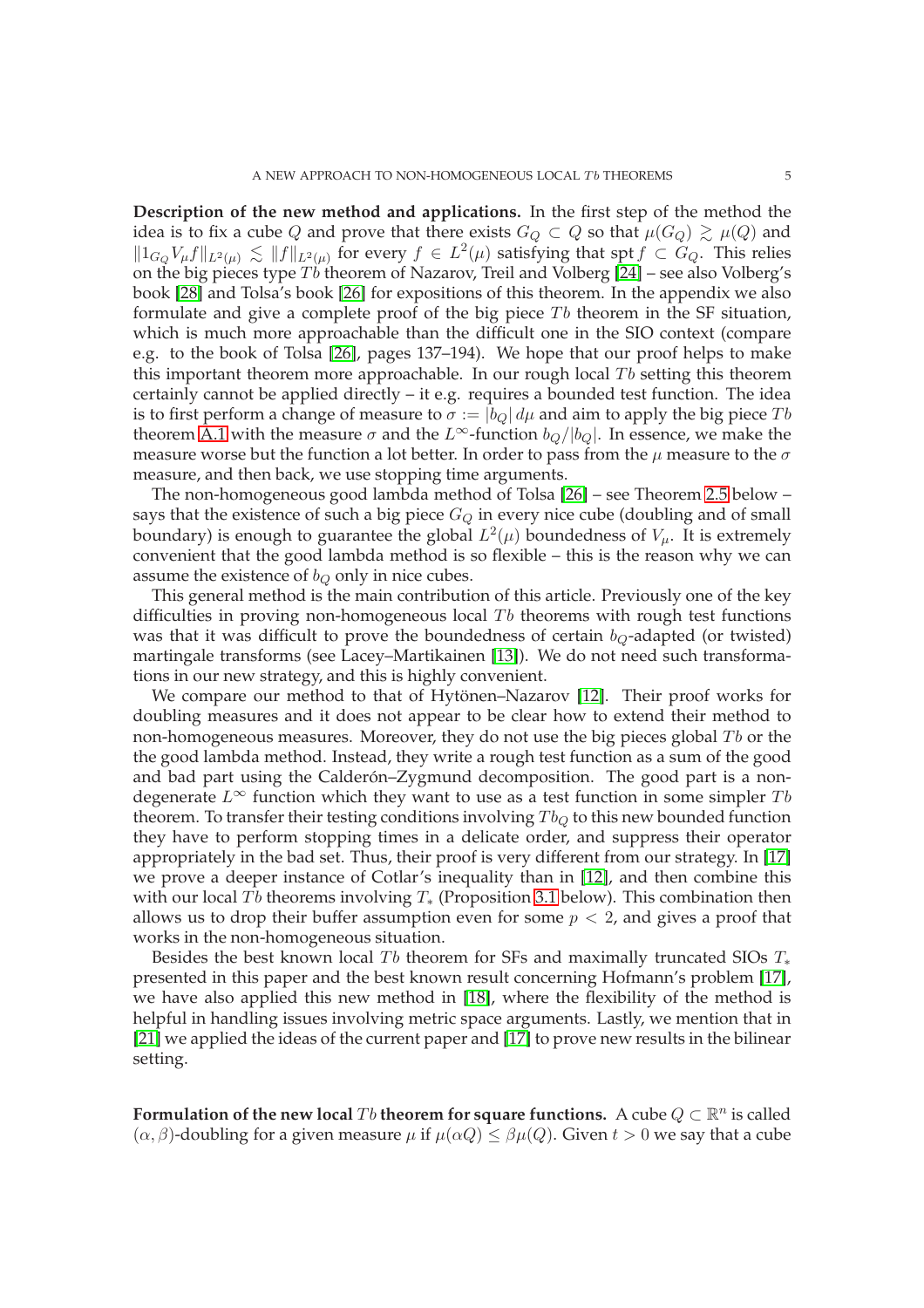$Q \subset \mathbb{R}^n$  has *t*-small boundary with respect to the measure  $\mu$  if

$$
\mu({x \in 2Q: \text{ dist}(x, \partial Q) \le \lambda \ell(Q)} \le t\lambda \mu(2Q)
$$

for every  $\lambda > 0$ . The following theorem presents the best known local Tb theorem for SFs.

1.6. **Theorem.** Let  $\mu$  be a measure of order m in  $\mathbb{R}^n$  and  $B_1, B_2 < \infty$ ,  $\epsilon_0 \in (0,1)$  be given *constants.* Let  $\beta > 0$  and  $C_1$  be large enough (depending only on n). Suppose that for every  $(2,\beta)$ -doubling cube  $Q \subset \mathbb{R}^n$  with  $C_1$ -small boundary there exists a complex measure  $\nu_Q$  so that

- *(1)*  $spt \nu_Q \subset Q$ *;*
- (2)  $\mu(Q) = \nu_Q(Q)$ ;
- $(3)$   $\|\nu_{Q}\| \leq B_1\mu(Q)$ *;*

*(4) For all Borel sets*  $A \subset Q$  *satisfying*  $\mu(A) \leq \epsilon_0 \mu(Q)$  *we have* 

$$
|\nu_Q|(A) \le \frac{\|\nu_Q\|}{32B_1}.
$$

*Suppose there exist s*  $> 0$  *and for all Q as above a Borel set*  $U_Q \subset \R^n$  *such that*  $|\nu_Q|(U_Q) \leq \frac{\|\nu_Q\|}{16B_1}$  $16B_1$ *and*

$$
\sup_{\lambda > 0} \lambda^s \mu(\{x \in Q \setminus U_Q \colon V_Q \nu_Q(x) > \lambda\}) \le B_2 \|\nu_Q\|.
$$

*Then*  $V_\mu$ :  $L^p(\mu) \to L^p(\mu)$  for every  $p \in (1, \infty)$ .

The following points are aimed to clarify the technical aspects of this theorem.

• If  $V_\mu: L^2(\mu) \to L^2(\mu)$  boundedly, then  $V: M(\mathbb{R}^n) \to L^{1,\infty}(\mu)$  boundedly. In this non-homogeneous setting this is (for SIOs) a result of Nazarov–Treil–Volberg [23] – for another proof see [26]. It follows that given  $\nu_Q$  like above one has to have

$$
\sup_{\lambda>0} \lambda \mu(\{x \in Q: V_Q \nu_Q(x) > \lambda\}) \le \sup_{\lambda>0} \lambda \mu(\{x: V \nu_Q(x) > \lambda\}) \le C \|\nu_Q\|.
$$

This makes the assumptions necessary.

• Suppose  $q \in (1,\infty)$  and that  $b_Q$  is an  $L^q(\mu)$ -admissible test function with a constant  $B_1$ . Then  $\nu_Q := b_Q d\mu$  is a testing measure as in the above theorem – i.e., it satisfies (1)-(4). Here  $q = 1$  is enough for (3) but  $q > 1$  can be used to get (4):

$$
\int_A |b_Q| \, d\mu \le \mu(A)^{1/q'} B_1 \mu(Q)^{1/q} \le \epsilon_0^{1/q'} B_1 \int_Q b_Q \, d\mu \le \frac{1}{32B_1} \int_Q |b_Q| \, d\mu
$$

if  $\epsilon_0 := (32B_1^2)^{-q'}$ . In general, it is enough to prove (4) by some method.

- It is to be expected that the fact that the cubes are doubling and of small boundary makes the theorem significantly easier to apply with non-homogeneous measures than the previously known theorems. We are not aware how to modify the strategies in [13], [14] and [16] to yield this generality.
- The fact that we can allow a small exceptional set  $U_Q$  allows some additional flexibility in technical arguments, and this is in fact exploited in [17].

In the previously known state-of-the-art theorems for SFs the assumptions have been of the form that  $q \in (1,\infty)$ , for each cube Q we are given an  $L^q(\mu)$ -admissible test function  $b<sub>O</sub>$  and the testing condition holds with the same q:

$$
\int_Q |V_{\mu,Q}b_Q|^q \, \mathrm{d}\mu \lesssim \mu(Q).
$$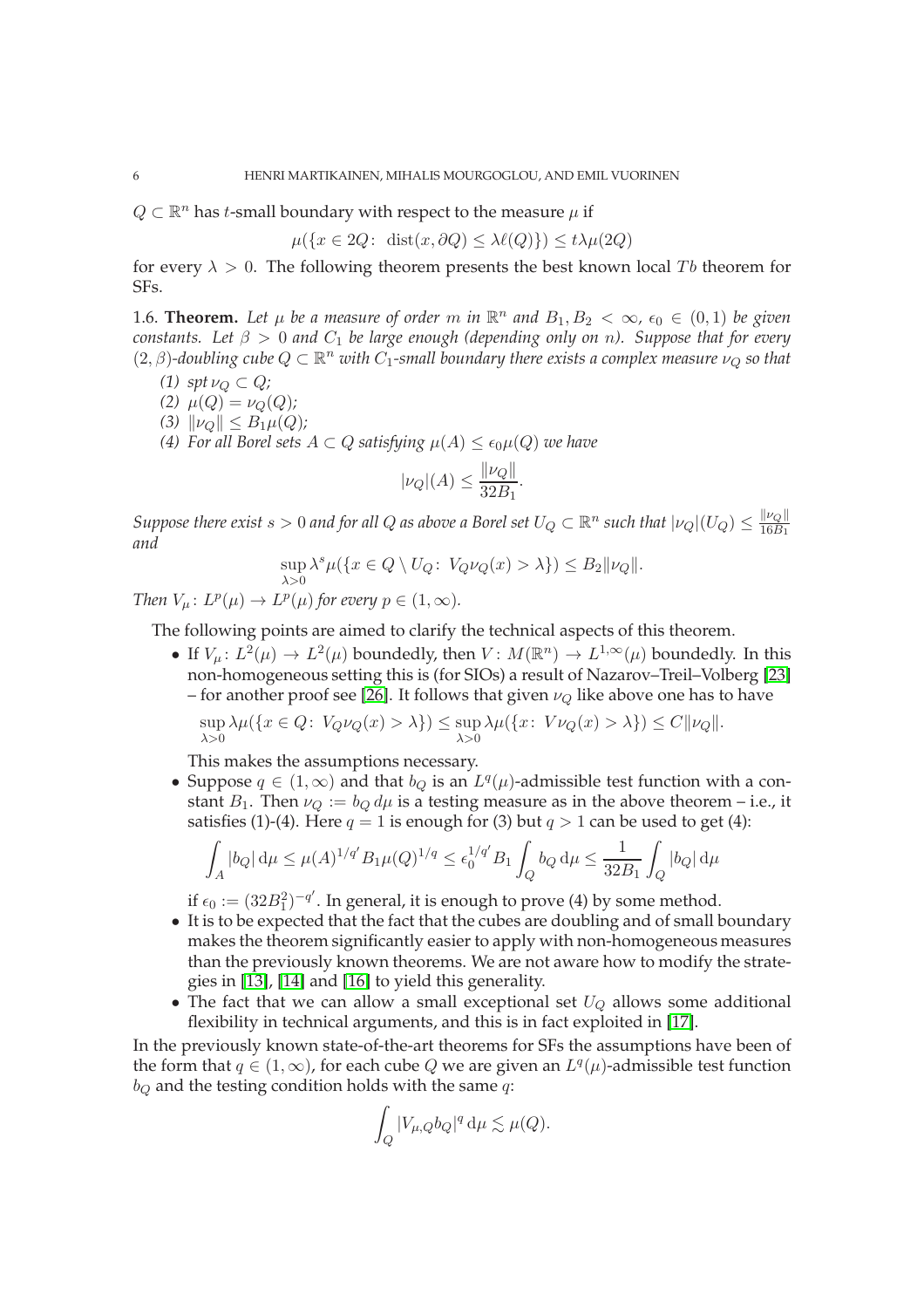The Lebesgue case is by Hofmann [9] and the non-doubling case by two of us [16]. Previous results (the case  $q = 2$ ) include [2] and [14].

In Section 2 we prove our main result for SFs and present our method in detail. In Section 3 we discuss the analogous results for SIOs. In Appendix A we give a relatively short proof of the big pieces global  $Tb$  theorem for square functions, which we need to apply in Section 2.

**Notation.** We write  $A \leq B$ , if there is a constant  $C > 0$  so that  $A \leq CB$ . We may also write  $A \sim B$  if  $B \lesssim A \lesssim B$ .

We then set some dyadic notation. For cubes  $Q$  and  $R$  we denote

- $\ell(Q)$  is the side-length of  $Q$ ;
- $d(Q, R)$  denotes the distance between the cubes  $Q$  and  $R$ ;
- $D(Q, R) := d(Q, R) + \ell(Q) + \ell(R)$  is the long distance;
- $W_Q = Q \times [\ell(Q)/2, \ell(Q)]$  is the Whitney region associated with Q;
- ch( $Q$ ) denotes the dyadic children of  $Q$ ;
- $\mu | Q$  denotes the measure  $\mu$  restricted to  $Q$ ;
- $\langle f \rangle_Q^{\mu} = \mu(Q)^{-1} \int_Q f \, d\mu$  (or just  $\langle f \rangle_Q$  if the measure is clear from the context).

**Acknowledgements.** Much of this research was carried out when H.M. was visiting CRM during September 2015, and he would like to thank the institution for its hospitality. We thank Benjamin Jaye for answering our question regarding a technical point in some  $Tb$  theorems. We would also like to thank the anonymous referee and the editor for comments that helped to clarify the exposition.

2. THE MAIN METHOD AND PROOF OF THE LOCAL  $Tb$  theorem for SFs

We record the following easy lemma.

2.1. **Lemma.** Let a cube  $Q \subset \mathbb{R}^n$  be given and  $G \subset Q$ . Suppose also that  $\nu(Q) \lesssim \ell(Q)^m$ . If  $\|1_GV_{\nu,Q}f\|_{L^2(\nu)}\lesssim \|f\|_{L^2(\nu)}$  for every  $f\in L^2(\nu)$  satisfying spt  $f\subset G$ , then also  $\|1_GV_\nu f\|_{L^2(\nu)}\lesssim$  $||f||_{L^2(\nu)}$  for every  $f \in L^2(\nu)$  satisfying spt  $f \subset G$ .

*Proof.* This follows from the pointwise estimate

$$
\int_{\ell(Q)}^{\infty} |\theta_t^{\nu} f(x)|^2 \frac{dt}{t} \lesssim \nu(Q) \ell(Q)^{-2m} ||f||_{L^2(\nu)}^2.
$$

2.2. **Definition.** Given a cube  $Q \subset \mathbb{R}^n$  we consider the following random dyadic grid. For small notational convenience assume that  $c_Q = 0$  (that is, Q is centred at the origin). Let  $N \in \mathbb{Z}$  be defined by the requirement  $2^{N-3} \leq \ell(Q) < 2^{N-2}$ . Consider the random square  $Q^* = Q^*(w) = w + [-2^N, 2^N)^n$ , where  $w \in [-2^{N-1}, 2^{N-1})^n =: \Omega_N = \Omega$ . The set  $\Omega$  is equipped with the normalised Lebesgue measure  $\mathbb{P}_N = \mathbb{P}$ . We define the grid  $\mathcal{D}(w) := \overline{\mathcal{D}}(\overline{Q^*}(w))$ . Notice that  $Q \subset \alpha Q^*(w)$  for some  $\alpha < 1$ , and  $\ell(Q) \sim \ell(Q^*(w))$ .

Next, we prove the main Proposition.

2.3. **Proposition.** Let  $\mu$  be a measure of order m and  $B_1, B_2 < \infty$ ,  $\epsilon_0 \in (0,1)$  be given constants. Let  $Q\subset \mathbb{R}^n$  be a fixed cube. Assume that there exists a complex measure  $\nu=\nu_Q$  such that *(1)*  $spt \nu \subset Q$ *;*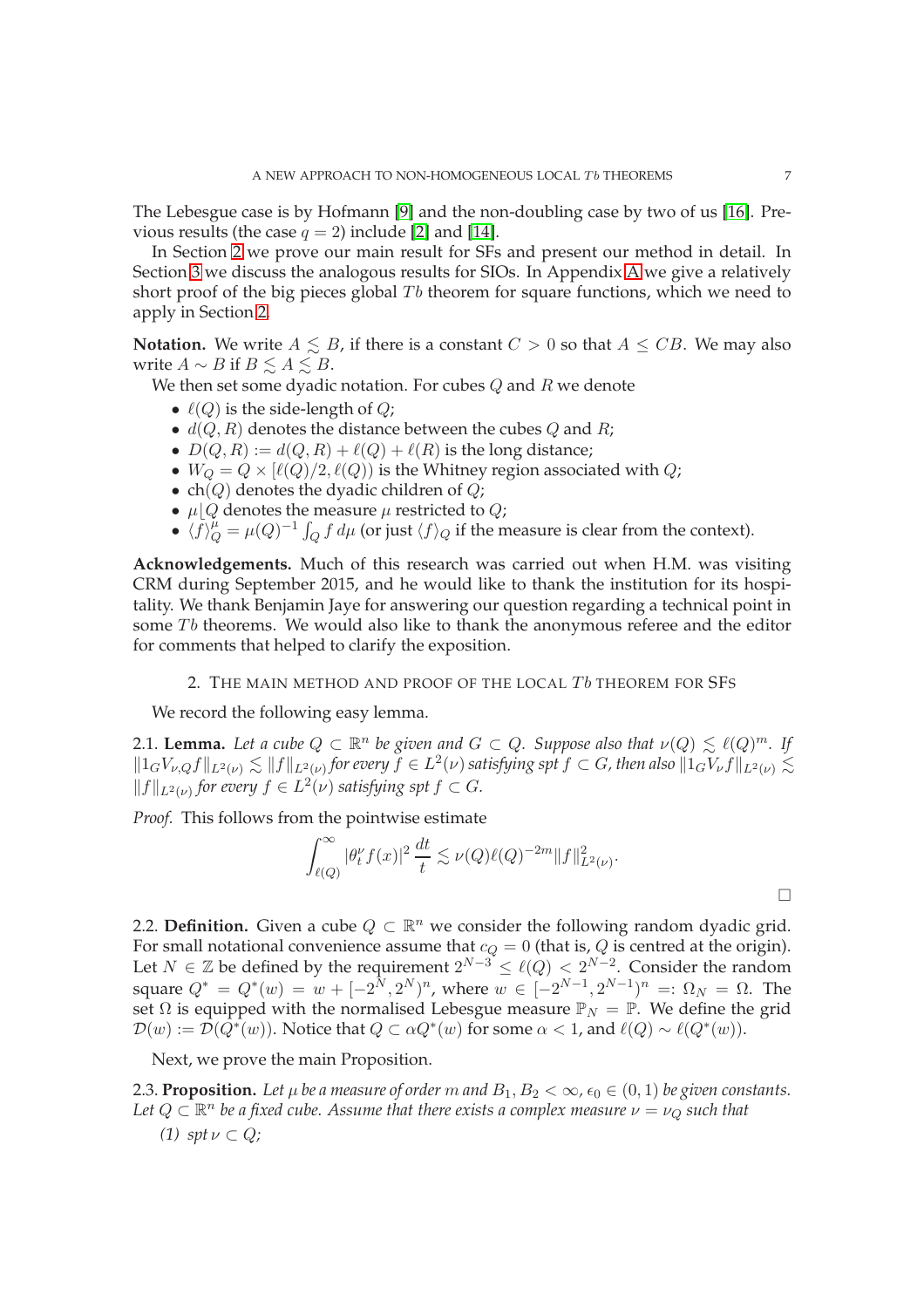*(2)*  $\mu(Q) = \nu(Q)$ *; (3)*  $\|\nu\| \leq B_1\mu(Q)$ *; (4) For all Borel sets*  $A \subset Q$  *satisfying*  $\mu(A) \leq \epsilon_0 \mu(Q)$  *we have* 

$$
|\nu|(A) \le \frac{\|\nu\|}{32B_1}
$$

.

*Suppose there exist s*  $> 0$  and a Borel set  $U_Q \subset \mathbb{R}^n$  for which  $|\nu|(U_Q) \leq \frac{\|\nu\|}{16B}$  $\frac{\|\nu\|}{16B_1}$  so that

$$
\sup_{\lambda>0} \lambda^s \mu(\{x \in Q \setminus U_Q\colon V_Q \nu(x) > \lambda\}) \le B_2 \|\nu\|.
$$

*Then, there is some subset*  $G_Q \subset Q \setminus U_Q$  *such that*  $\mu(G_Q) \gtrsim \mu(Q)$  *and* 

$$
||1_{G_Q}V_{\mu}f||_{L^2(\mu)} \lesssim ||f||_{L^2(\mu)}
$$

for every  $f\in L^2(\mu)$  satisfying that spt  $f\subset G_Q.$ 

*Proof.* We can assume that spt  $\mu \subset Q$ . Indeed, if we have proved the theorem for such measures, we can then apply it to  $\mu | Q$ . Let us denote  $\sigma = |\nu|$ , where  $|\nu|$  is the variation measure of  $\nu$ . Also, let us write the polar decomposition of the complex measure  $\nu$  as  $\nu = b d\sigma$ , where b is a function so that  $|b(x)| = 1$  always.

The idea is to apply the big pieces global  $Tb$  theorem from Appendix A (Theorem A.1). It will be applied to the measure  $\sigma$  and the bounded function *b*. Using stopping times we need to construct some exceptional sets so that the assumptions of that theorem are verified. Moreover, we need to be able to come back to the  $\mu$  measure – this requires encompassing additional stopping times to the construction.

We fix w, and write  $\mathcal{D}(w) = \mathcal{D}$ . We also write  $\mathcal{D}_0 = \mathcal{D}(0)$ . Let  $\mathcal{A} = \mathcal{A}_w$  consist of the maximal dyadic cubes  $R \in \mathcal{D}$  for which

$$
\Big|\int_R b\,d\sigma\Big|<\eta\sigma(R),
$$

where  $\eta := \frac{1}{2}B_1^{-1}$ . We set

$$
T = T_w = \bigcup_{R \in \mathcal{A}} R \subset \mathbb{R}^n.
$$

Notice that

$$
\sigma(Q) = ||\nu|| \le B_1 \mu(Q) = B_1 \nu(Q) = B_1 \int_Q b \, d\sigma.
$$

Then estimate

$$
\int_{Q} b d\sigma = \Big| \int_{Q} b d\sigma \Big| = \Big| \int_{Q \setminus T} b d\sigma + \sum_{R \in \mathcal{A}} \int_{R} b d\sigma \Big| \le \sigma(Q \setminus T) + \eta \sigma(Q).
$$

Since  $\eta B_1 = 1/2$  we conclude that

$$
\sigma(Q) \leq B_1 \sigma(Q \setminus T) + \frac{1}{2} \sigma(Q),
$$

and so

$$
\sigma(Q) \leq 2B_1[\sigma(Q) - \sigma(T)].
$$

From here we can read that

$$
\sigma(T) \le (1 - \eta)\sigma(Q).
$$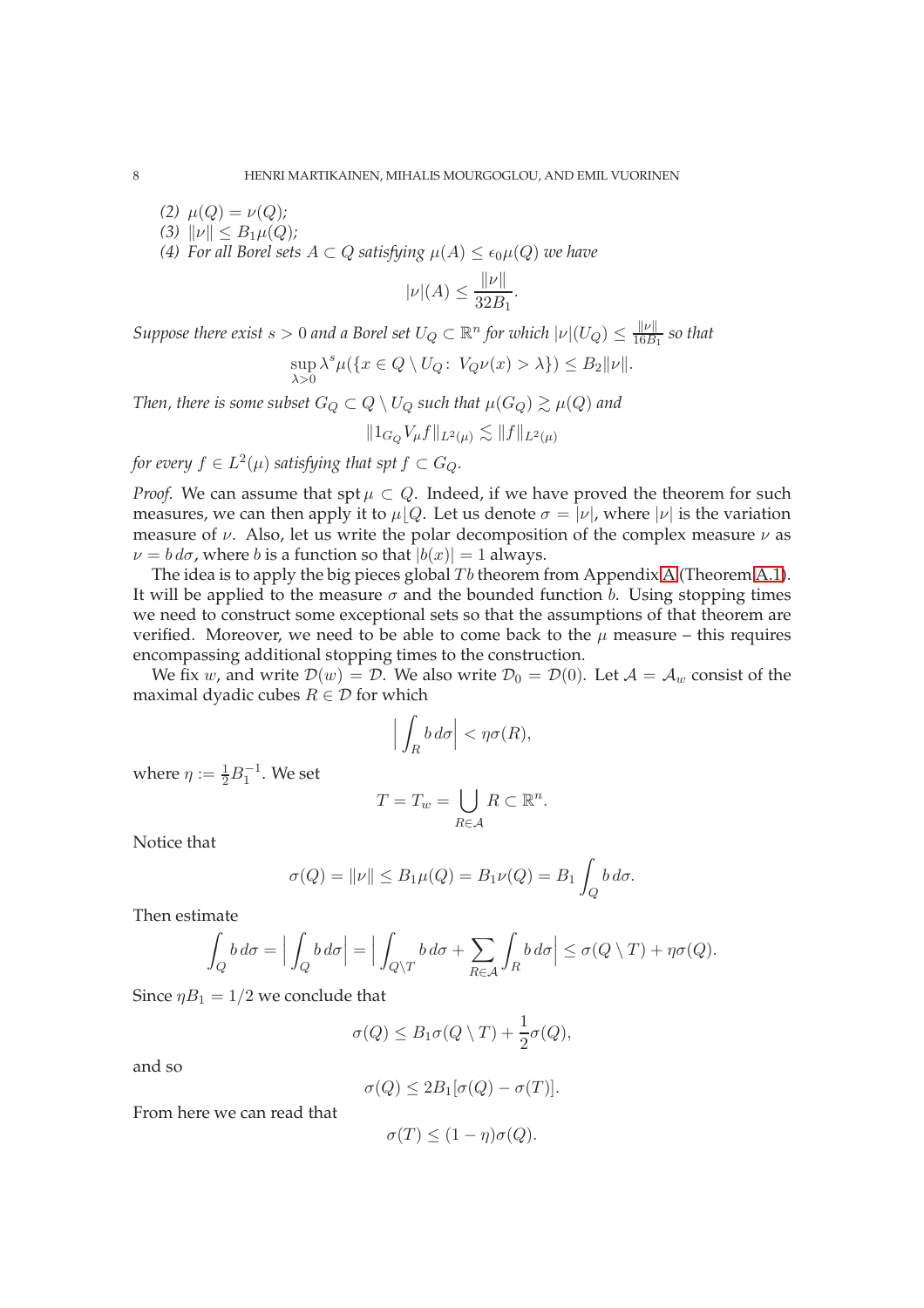Next, let F consist of the maximal dyadic cubes  $R \in \mathcal{D}_0$  for which

$$
\sigma(R) > \frac{B_1}{\epsilon_0} \mu(R)
$$

or

$$
\sigma(R) < \delta\mu(R),
$$

where  $\delta := \eta/16 = \frac{1}{32}B_1^{-1}$ . Let  $\mathcal{F}_1$  be the collection of maximal cubes  $R \in \mathcal{D}_0$  satisfying the first condition, and define  $\mathcal{F}_2$  analogously. Note that

$$
\mu\Big(\bigcup_{R\in\mathcal{F}_1}R\Big)\leq \epsilon_0\mu(Q),
$$

so that we have by assumption (4) that

$$
\sigma\Big(\bigcup_{R\in\mathcal{F}_1}R\Big)\leq \frac{1}{32B_1}\sigma(Q)=\delta\sigma(Q).
$$

Finally, we record that

$$
\sigma\Big(\bigcup_{R\in\mathcal{F}_2}R\Big)=\sum_{R\in\mathcal{F}_2}\sigma(R)\leq\delta\sum_{R\in\mathcal{F}_2}\mu(R)=\delta\mu\Big(\bigcup_{R\in\mathcal{F}_2}R\Big)\leq\delta\mu(Q)\leq\delta\sigma(Q).
$$

We may conclude that the set

$$
H_1 = \bigcup_{R \in \mathcal{F}} R
$$

satisfies  $\sigma(H_1) \leq 2\delta\sigma(Q) = \frac{\eta}{8}\sigma(Q)$ .

We now record the important property of the exceptional set  $H_1$ . Let  $x \in Q \setminus H_1$ . For any  $R \in \mathcal{D}_0$  satisfying that  $x \in R$  we have that

$$
\frac{1}{32B_1} = \delta \le \frac{\sigma(R)}{\mu(R)} \le \frac{B_1}{\epsilon_0}.
$$

From this we can conclude (using a dyadic variant of Lemma 2.13 of [20]) that for all Borel sets  $A \subset \mathbb{R}^n$  there holds that

$$
\delta\mu(A\cap (Q\setminus H_1))\leq \sigma(A\cap (Q\setminus H_1))\leq \frac{B_1}{\epsilon_0}\mu(A\cap (Q\setminus H_1)).
$$

In particular, we have that  $\sigma | (Q \setminus H_1) \ll \mu | (Q \setminus H_1)$ . Using Radon–Nikodym theorem we let  $\varphi \geq 0$  be a function so that

$$
\sigma(A) = \int_A \varphi \, d\mu
$$

for all Borel sets  $A \subset Q \setminus H_1$ . We obviously have that  $\varphi \sim 1$  for  $\mu$ -a.e.  $x \in Q \setminus H_1$ .

We need another exceptional set  $H_2$ . To this end, let

$$
p(x) := M_{R,m}\nu(x) = \sup_{r>0} \frac{\sigma(B(x,r))}{r^m}.
$$

For  $p_0 > 0$  let  $E_{p_0} = \{p \ge p_0\}$ . Using that  $M_{R,m}: M(\mathbb{R}^n) \to L^{1,\infty}(\mu)$  boundedly we see that

$$
\mu(E_{p_0}) = \mu(\{M_{R,m}\nu \ge p_0\}) \le \frac{C}{p_0} \|\nu\| \le \frac{CB_1}{p_0} \mu(Q).
$$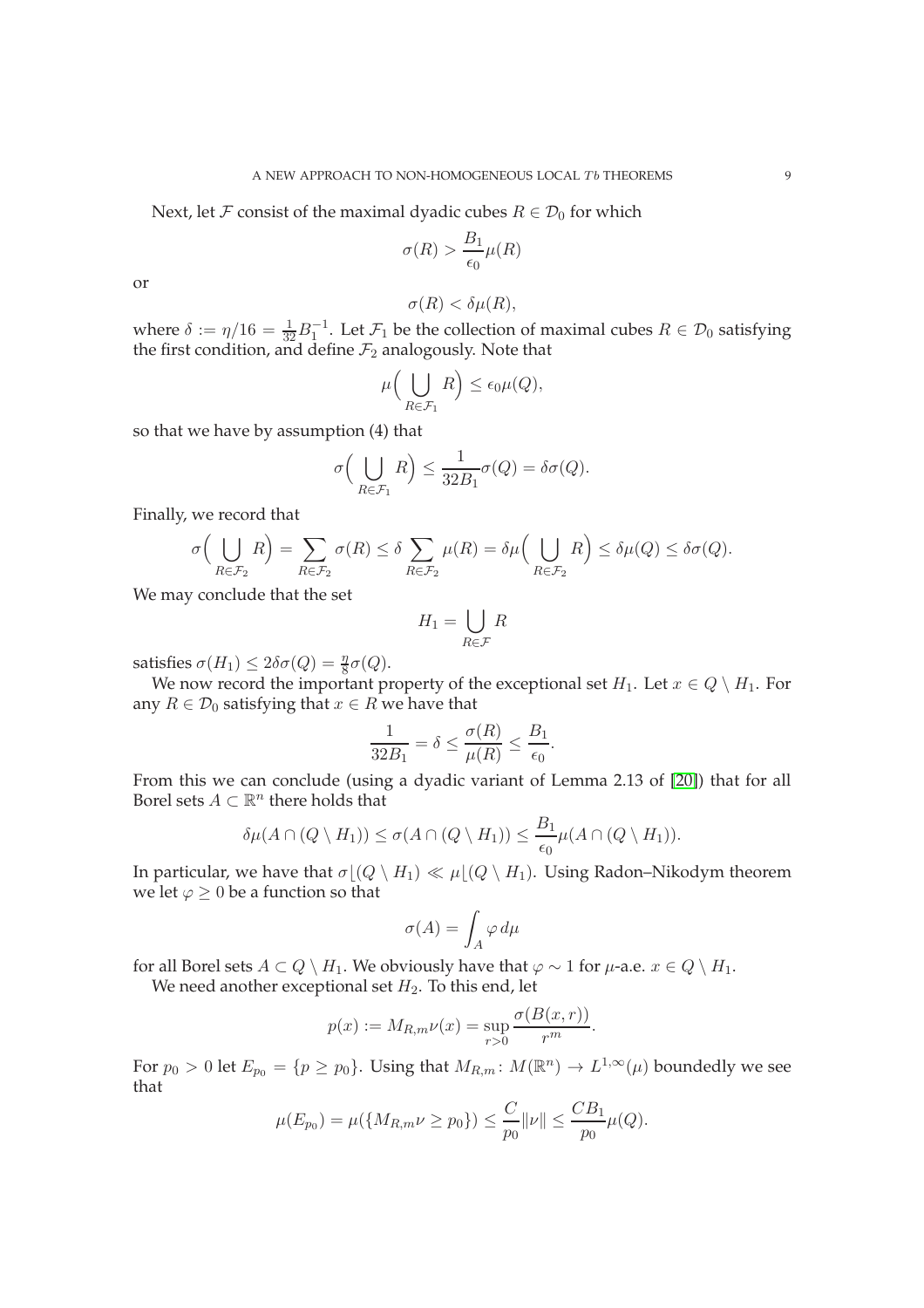We fix  $p_0 \lesssim 1$  so large that  $\mu(E_{p_0/2^m}) \leq \epsilon_0 \mu(Q)$ , so that in particular  $\sigma(E_{p_0/2^m}) \leq \frac{\eta}{8}$  $\frac{\eta}{8} \sigma(Q)$ . For  $x \in \{p > p_0\}$  define

$$
r(x) = \sup\{r > 0 \colon \sigma(B(x, r)) > p_0 r^m\},\
$$

and then set

$$
H_2 := \bigcup_{x \in \{p > p_0\}} B(x, r(x)).
$$

It is clear that every ball  $B_r$  with  $\sigma(B_r) > p_0 r^m$  satisfies  $B_r \subset H_2$ . Notice that if  $y \in H_2$ , then there is  $x \in \{p > p_0\}$  so that  $y \in B(x, r(x))$ , and so  $\sigma(B(y, 2r(x)) \ge \sigma(B(x, r(x))) \ge$  $p_0r(x)^m=p_02^{-m} [2r(x)]^m.$  We conclude that  $\widetilde{H_2}\subset E_{p_0/2^m}$ , and so  $\sigma(\widetilde{H_2})\leq \frac{\eta}{8}$  $rac{\eta}{8} \sigma(Q)$ .

The assumption about the set  $U_Q$  reads  $\sigma(U_Q) \leq \frac{\eta}{8}$  $\frac{\eta}{8}\sigma(Q)$ . Define now  $H = H_1 \cup H_2 \cup U_Q$ . The properties of  $H$  are as follows:

- (1) We have  $\sigma(H) \leq \frac{\eta}{2}$  $\frac{\eta}{2}\sigma(Q)$ , and so  $\sigma(H\cup T_w)\leq (1-\eta/2)\sigma(Q)=\tau_1\sigma(Q)$ ,  $\tau_1< 1.$
- (2) If  $\sigma(B_r) > p_0 r^m$ , then  $B_r \subset H$ .
- (3) We have a function  $\varphi$  so that

$$
\sigma(A) = \int_A \varphi \, d\mu
$$

for all Borel sets  $A \subset Q \setminus H$ , and  $\varphi \sim 1$  for  $\mu$ -a.e.  $x \in Q \setminus H$ .

We also have for every  $\lambda > 0$  that

$$
\lambda^s \sigma(\{x \in Q \setminus H \colon V_{\sigma,Q}b(x) > \lambda\})
$$
  
=  $\lambda^s \sigma(\{x \in Q \setminus H \colon V_Q \nu(x) > \lambda\})$   
 $\leq \lambda^s \mu(\{x \in Q \setminus U_Q \colon V_Q \nu(x) > \lambda\}) \leq B_2 \|\nu\| = B_2 \sigma(Q).$ 

Appealing to Theorem A.1 with the measure  $\sigma$  and the  $L^{\infty}$  function b we find  $G_Q \subset$  $Q \setminus H \subset Q \setminus U_Q$  so that  $\sigma(G_Q) \gtrsim \sigma(Q)$  and

(2.4) 
$$
||1_{G_Q} V_{\sigma,Q} f||_{L^2(\sigma)} \lesssim ||f||_{L^2(\sigma)}
$$

for every  $f \in L^2(\sigma)$ .

Suppose now that  $g \in L^2(\mu)$  and spt  $g \subset G_Q$ . We apply Equation (2.4) with  $f = g/\varphi$ (since  $G_Q$  ⊂  $Q \setminus H$  we have  $\varphi \sim 1$   $\mu$ -a.e. on the support of g). Notice that

$$
||1_{G_Q} V_{\sigma,Q}(g/\varphi)||_{L^2(\sigma)} = ||1_{G_Q} V_{\mu,Q} g||_{L^2(\sigma)} \gtrsim ||1_{G_Q} V_{\mu,Q} g||_{L^2(\mu)}
$$

so that

$$
||1_{G_Q}V_{\mu,Q}g||_{L^2(\mu)} \lesssim ||g/\varphi||_{L^2(\sigma)} \lesssim ||g||_{L^2(\mu)}.
$$

Applying Lemma 2.1 we conclude that

$$
||1_{G_Q}V_{\mu}f||_{L^2(\mu)} \lesssim ||f||_{L^2(\mu)}
$$

for every  $f\in L^2(\mu)$  satisfying that spt  $f\subset G_Q.$  Moreover, we have that

$$
\mu(Q) \le \sigma(Q) \lesssim \sigma(G_Q) = \int_{G_Q} \varphi \, d\mu \lesssim \mu(G_Q).
$$

We are done.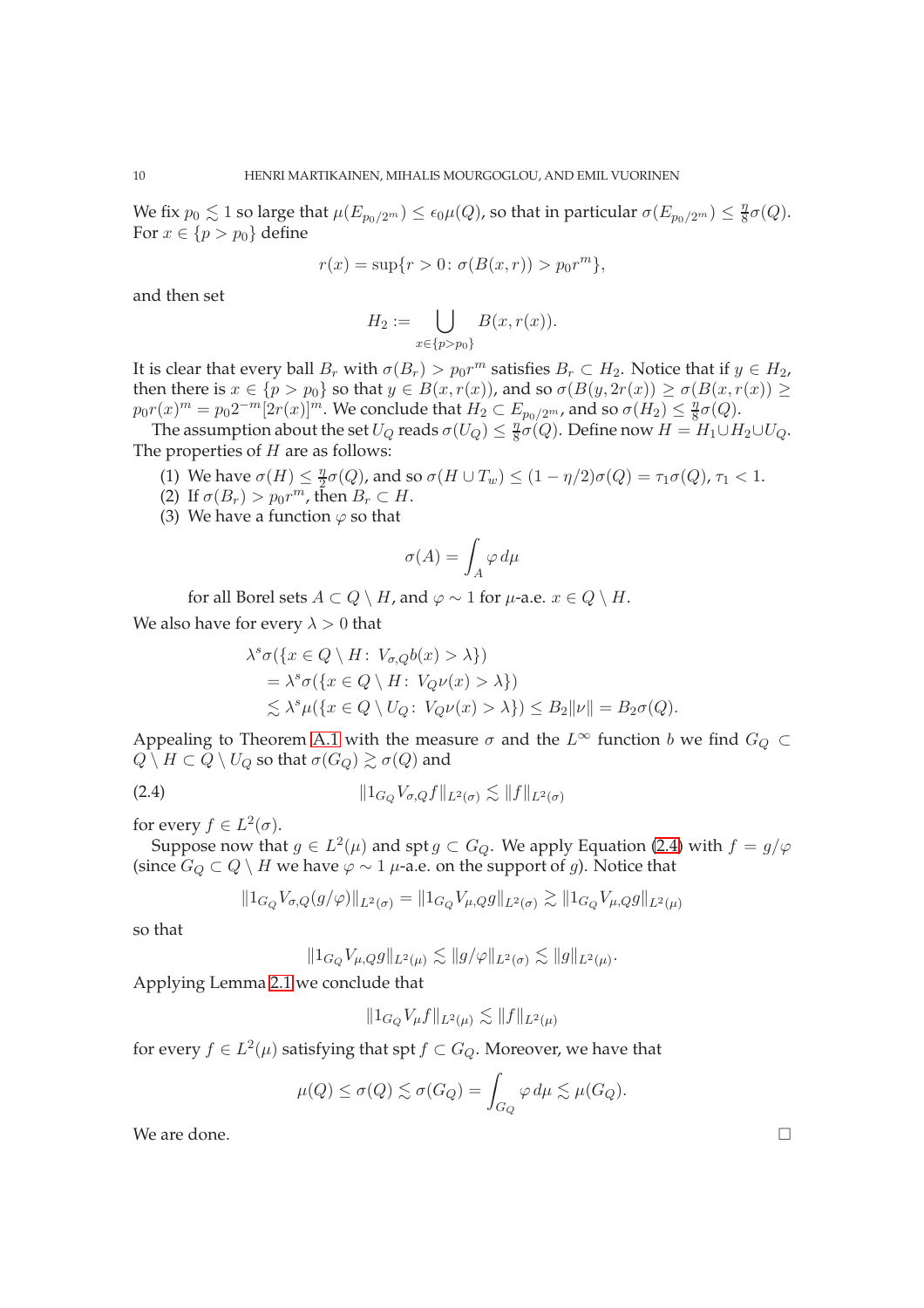Let us now record the non-homogenous good lambda method of Tolsa. This is essentially Theorem 2.22 in [26], where it is done for Caldéron-Zygmund operators and without the requirement that the cubes in the statement should have small boundaries. The modified version with small boundaries is recorded in [17]. The adaptation to the square function setting is easy, and we omit it.

2.5. **Theorem.** Let  $\mu$  be a measure of order m in  $\mathbb{R}^n$ . Let  $\beta > 0$  and  $C_1 > 0$  be big enough *numbers, depending only on the dimension n, and assume*  $\theta \in (0,1)$ *. Suppose for each*  $(2,\beta)$ *doubling cube* Q *with* C<sub>1</sub>-small boundary there exists a subset  $G_Q \subset Q$  such that  $\mu(G_Q) \ge$  $\theta\mu(Q)$  and  $V\colon M(\mathbb{R}^n)\to L^{1,\infty}(\mu\lfloor G_Q)$  is bounded with a uniform constant independent of  $Q$ . *Then*  $V_\mu$  is bounded in  $L^p(\mu)$  for all  $1 < p < \infty$  with a constant depending on p and on the *preceding constants.*

2.6. *Remark*. In Theorem 2.5 the assumption  $V: M(\mathbb{R}^n) \to L^{1,\infty}(\mu\lfloor G_Q)$  can be replaced by  $V_\mu: L^2(\mu\lfloor G_Q) \to L^2(\mu\lfloor G_Q)$ . Indeed, the latter assumption implies the former one. The original reference is Nazarov–Treil–Volberg [23], but see also Theorem 2.16 in [26].

We are ready to prove our main theorem for SFs.

*Proof of Theorem 1.6.* Proposition 2.3 gives for every  $(2, \beta)$ -doubling cube  $Q \subset \mathbb{R}^n$  with  $C_1$ -small boundary a subset  $G_Q \subset Q$  such that  $\mu(G_Q) \gtrsim \mu(Q)$  and

$$
||1_{G_Q}V_{\mu}f||_{L^2(\mu)} \lesssim ||f||_{L^2(\mu)}
$$

for every  $f \in L^2(\mu)$  with spt  $f \subset G_Q$ . Applying Theorem 2.5 and Remark 2.6 gives the  $r$ esult.  $\Box$ 

## 3. COMMENTS ON THE CALDERÓN–ZYGMUND CASE

In this section we describe more carefully what kind of result can directly be obtained for Calderón–Zygmund operators (this means the same thing as SIOs here) using the method of this paper. That is, we describe the analog of our main Proposition 2.3 for Calderón–Zygmund operators. For clarity we formulate a slightly less technical statement involving testing functions rather than measures – this is the one invoked in [17]. First, let us recall some definitions.

We say that  $K: \mathbb{R}^n \times \mathbb{R}^n \setminus \{(x, y) : x = y\} \to \mathbb{C}$  is an m-dimensional Calderón–Zygmund kernel if for some  $C < \infty$  and  $\alpha \in (0, 1]$  we have that

$$
|K(x,y)| \le \frac{C}{|x-y|^m}, \qquad x \neq y,
$$

$$
|K(x,y) - K(x',y)| \le C\frac{|x - x'|^{\alpha}}{|x - y|^{m + \alpha}}, \qquad |x - y| \ge 2|x - x'|,
$$

and

$$
|K(x,y) - K(x,y')| \le C \frac{|y-y'|^{\alpha}}{|x-y|^{m+\alpha}}, \qquad |x-y| \ge 2|y-y'|.
$$

We consider the following  $\epsilon$ -truncated singular integral operators  $T_{\epsilon}$ ,  $\epsilon > 0$ :

$$
T_{\epsilon}\nu(x) = \int_{|x-y|>\epsilon} K(x,y) \, d\nu(y), \qquad x \in \mathbb{R}^n
$$

.

The integral on the right hand side is absolutely convergent if, say,  $|\nu|(\mathbb{R}^n) < \infty$ .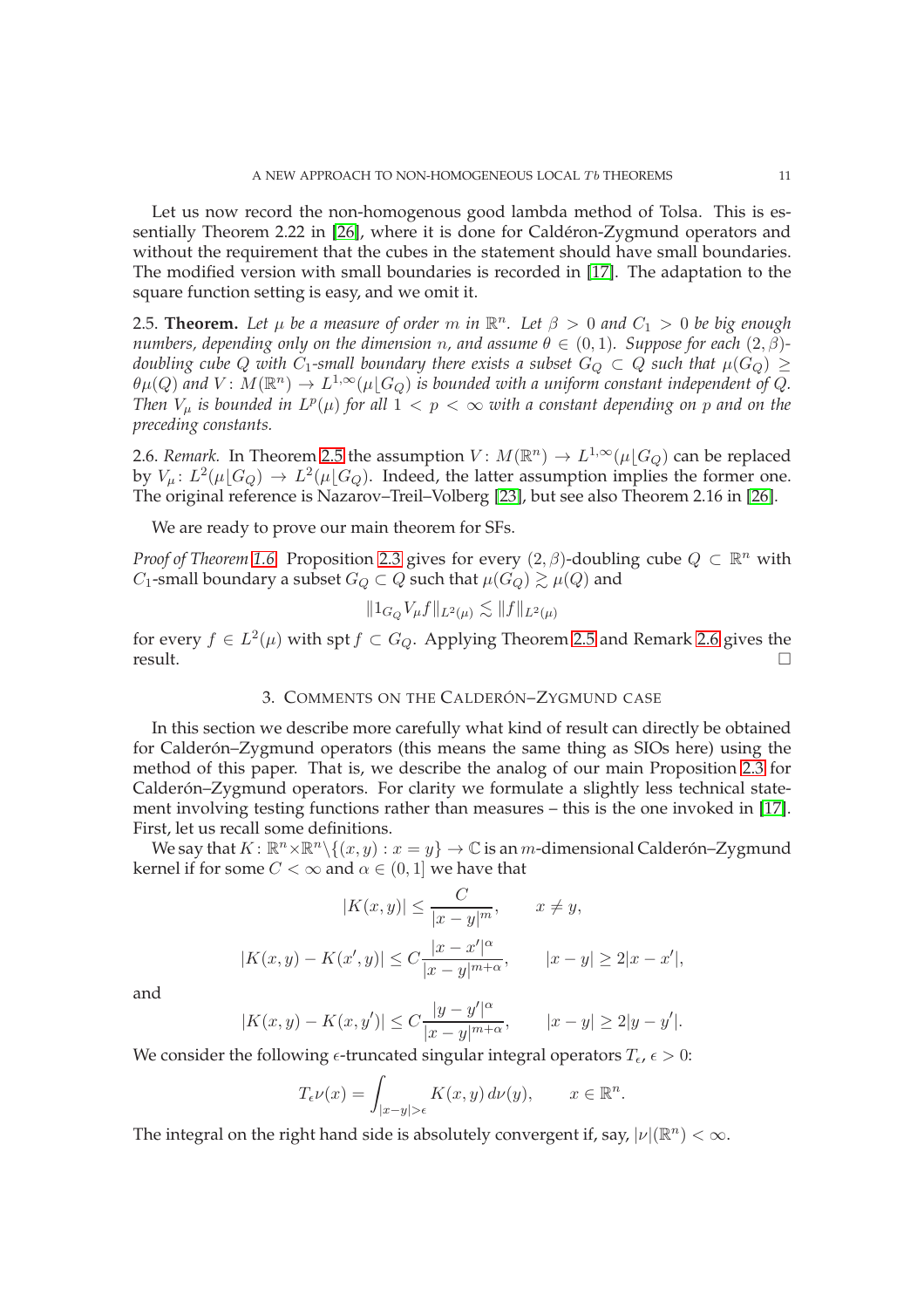For a positive Radon measure  $\mu$  in  $\mathbb{R}^n$  and  $f \in L^1_{\text{loc}}(\mu)$  we define

$$
T_{\mu,\epsilon}f(x) = T_{\epsilon}(f\mu)(x), \qquad x \in \mathbb{R}^n.
$$

The integral defining  $T_{\mu,\epsilon}f(x)$  is absolutely convergent if for example  $f \in L^p(\mu)$  for some  $1 \leq p < \infty$  and  $\mu$  is of order m. We say that  $T_{\mu}$  is bounded in  $L^p(\mu)$  if the operators  $T_{\mu,\epsilon}$ are bounded in  $L^p(\mu)$  uniformly in  $\epsilon > 0$ .

We define the maximal operator  $T_*$  by

$$
T_*\nu(x) = \sup_{\epsilon > 0} |T_{\epsilon}\nu(x)|, \qquad \nu \in M(\mathbb{R}^n), \, x \in \mathbb{R}^n,
$$

Like above, we also set  $T_{\mu,*}f(x) = T_*(f\mu)$ .

For  $p \in [1,\infty)$  we say that a function  $b_Q$  is an  $L^p(\mu)$ -admissible test function on a cube  $Q \subset \mathbb{R}^n$  (with constant  $B_1$ ), if

- (1) spt  $b_Q \subset Q$ , (2)  $\mu(Q) = \int_Q b_Q \, d\mu$  and
- (3)  $\left(\frac{1}{u(t)}\right)$
- $\frac{1}{\mu(Q)} \int_Q |b_Q|^p \, d\mu \right)^{1/p} \leq B_1.$

Below we will need  $p > 1$  (see the comments after Theorem 1.6).

It is easier to prove local  $T<sub>b</sub>$  theorems assuming conditions for maximal truncations  $T_{\mu,*}b_Q$  rather than uniform conditions on  $T_{\mu,\epsilon}b_Q$ . Of course, this distinction does not manifest itself in the square function setting. There is a tradeoff here and the theorems are not strictly comparable. This is because one needs much weaker conditions on  $T_{\mu,*}b_Q$  compared to  $T_{\mu,\epsilon}b_Q$ , but of course  $T_{\mu,*}b_Q$  is a larger object to begin with. A theorem involving  $T_{\mu,*}b_Q$  with very weak testing assumptions is very important also because the most efficient strategies for proving local Tb theorems involving  $T_{\mu,\epsilon}b_Q$  are based on these. See Hytönen–Nazarov [12] for some related results in the Lebesgue situation.

We now state the analog of Proposition 2.3 – the result concerning Hofmann's problem [17] is reduced to this statement using a fancy version of Cotlar's inequality (the main technical tool of [17]). Even the flexibility with the exceptional set  $U_Q$  is needed there.

3.1. **Proposition.** Let  $\mu$  be a measure of degree m on  $\mathbb{R}^n$  and K be an m-dimensional ker*nel satisfying*  $K(x,y) = -K(y,x)$ . Let  $Q \subset \mathbb{R}^n$  be a fixed cube,  $q \in (1,\infty)$  and  $b_Q$  be *an* L q (µ)*-admissible test function in* Q *with constant* B1*. Then there exists a small constant*  $c_1 = c_1(q, B_1) > 0$  *with the following property.* If there exist  $s > 0$  and an exceptional set  $U_Q\subset \mathbb{R}^n$  so that  $\int_{U_Q}|b_Q|\, d\mu \leq c_1 \int_Q |\bar b_Q|\, d\mu$  and

$$
\sup_{\lambda>0} \lambda^s \mu(\{x \in Q \setminus U_Q\colon T_{\mu,*}b_Q(x) > \lambda\}) \le B_2\mu(Q) \text{ for some } B_2 < \infty,
$$

*then there exists*  $G_Q\subset Q\setminus E_Q$  *so that*  $\mu(G_Q)\gtrsim \mu(Q)$  *and*  $T_{\mu\lfloor G_Q\rfloor}\colon L^2(\mu\lfloor G_Q)\to L^2(\mu\lfloor G_Q)$ *with a norm depending on the constants in the assumptions.*

The proof is essentially the same than that of Proposition 2.3. However, this time we of course need to use the Calderón–Zygmund version of the big piece  $Tb$  theorem due to Nazarov–Treil–Volberg [24]. This is also proved in detail in [28]. See also [26], Theorem 5.1, for an exposition in the case of the Cauchy operator. Notice that the big piece  $Tb$ involves maximal truncations as well, which is an explanation why they appear here also.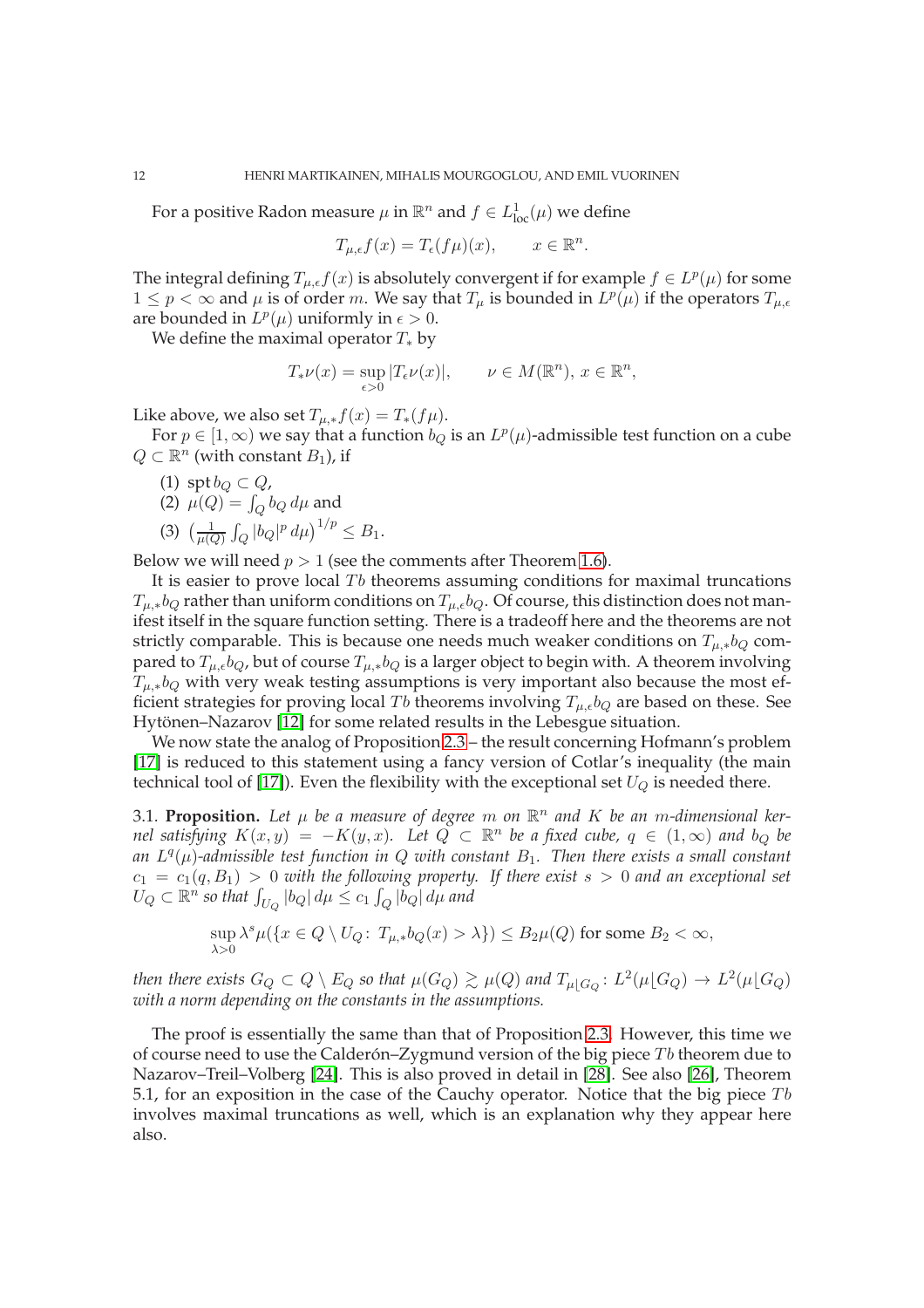The related local  $Tb$  corollary follows using the good lambda method. Again, we could even use testing measures, exceptional sets and so forth, but we prefer to state the slightly less technical statement here.

3.2. Corollary. Let  $\mu$  be a measure of degree m on  $\mathbb{R}^n$  and  $K$  be an m-dimensional kernel sat*isfying*  $K(x, y) = -K(y, x)$ *. Suppose*  $q \in (1, \infty)$ *, and let b and t be large enough constants*  $(depending on by on n)$ . We assume that to every  $(5,b)$ -doubling cube  $Q<sup>∞</sup> ⊂ R<sup>n</sup>$  with t-small boundary there is associated an  $L^q(\mu)$ -admissible test function  $b_Q$  in  $Q$  with constant  $B_1$  such *that*

$$
\sup_{\lambda>0} \lambda^s \mu(\{x\in Q\colon\, T_{\mu, *}b_Q(x)>\lambda\})\leq B_2\mu(Q)\text{ for some }B_2<\infty\text{ and }s>0.
$$

Then  $T_{\mu}$ :  $L^2(\mu) \to L^2(\mu)$  with a bound depending on the above constants.

## APPENDIX A. BIG PIECES GLOBAL  $Tb$  for square functions

In this appendix we prove the big pieces global  $Tb$  theorem for square functions which we needed above. For antisymmetric Calderón–Zygmund operators with some assumptions about the maximal truncation  $T_*b$  this is by Nazarov–Treil–Volberg [24] (see also [26] and [28]). Our efficient proof in the square function setting is much more approachable than the proof in the Calderón–Zygmund case, which is why we present it here.

A.1. **Theorem.** Let  $Q \subset \mathbb{R}^n$  be a cube. Let  $\sigma$  be a finite Borel measure in  $\mathbb{R}^n$  so that spt  $\sigma \subset Q$ . *Suppose b is a function satisfying that*  $||b||_{L^{\infty}(\sigma)} \leq C_b$ . For every w let  $T_w$  be the union of the *maximal dyadic cubes*  $R \in \mathcal{D}(w)$  *for which* 

$$
\Big|\int_R b\,d\sigma\Big| < c_{\rm acc}\sigma(R).
$$

We are also given a measurable set  $H \subset \mathbb{R}^n$  satisfying the following properties.

- *There is*  $\delta_0 < 1$  *so that*  $\sigma(H \cup T_w) \leq \delta_0 \sigma(Q)$  *for every w.*
- Every ball  $B_r$  of radius r satisfying  $\sigma(B_r) > C_0 r^m$  satisfies  $B_r \subset H$ .
- *We have for some* s > 0 *the estimate*

$$
\sup_{\lambda>0} \lambda^s \sigma(\{x \in Q \setminus H \colon V_{\sigma,Q}b(x) > \lambda\}) \le C_1 \sigma(Q).
$$

*Then there is a measurable set*  $G_Q$  *satisfying*  $G_Q \subset Q \setminus H$  *and the following properties:* 

*(a)*  $\sigma(G_Q) \gtrsim \sigma(Q)$ *. (b)*  $\|1_{G_Q} V_{\sigma, Q} f\|_{L^2(\sigma)} \lesssim \|f\|_{L^2(\sigma)}$  for every  $f \in L^2(\sigma)$ *.* 

A.2. *Remark.* Only the good lambda method (Theorem 2.5) and hence the main theorem (Theorem 1.6) require the x-continuity of  $s_t$  i.e. (1.4). Proposition 2.3 and the above Theorem A.1 do not require it.

*Proof of Theorem A.1.* We begin by suppressing our operator appropriately. Set

$$
S_0 = \{x \in Q: V_{\sigma,Q}b(x) > \lambda_0\},\
$$

where  $0 < \lambda_0 \leq 1$  is large enough. Now simply define

$$
\tilde{s}_t(x,y) = s_t(x,y) 1_{\mathbb{R}^n \setminus S_0}(x).
$$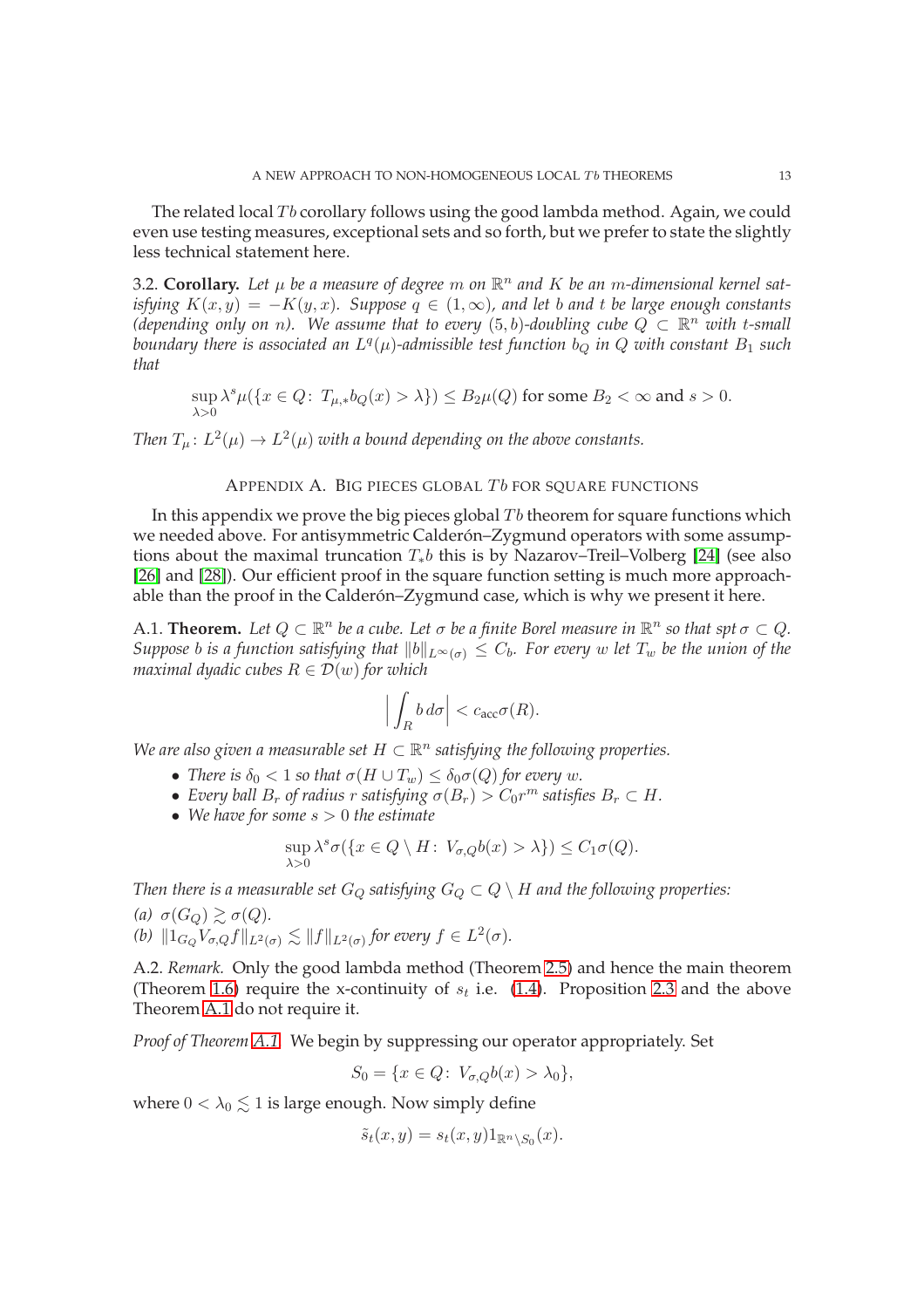Notice that  $(\tilde{s}_t)_{t>0}$  is a measurable family of kernels satisfying (1.2) and (1.3), which is all we shall need in what follows. Now,  $V_{\sigma,Q}$  (and similar objects) are defined in the natural way using the kernels  $\tilde{s}_t$ . Then for any  $f$  we have

(A.3) 
$$
V_{\sigma,Q}f(x) = V_{\sigma,Q}f(x)1_{\mathbb{R}^n\setminus S_0}(x) = V_{\sigma,Q}f(x)1_{\mathbb{R}^n\setminus (Q\cap \{V_{\sigma,Q}b>\lambda_0\})}(x),
$$

and from here we can easily read two key things about these suppressed operators. The first is that for any  $f$  we have

(A.4) 
$$
\widetilde{V}_{\sigma,Q}f(x) = V_{\sigma,Q}f(x) \text{ for } x \in \mathbb{R}^n \setminus S_0,
$$

and the second is that

$$
\widetilde{V}_{\sigma,Q}b(x) \leq \lambda_0 \text{ for every } x \in Q.
$$

Finally, with a large enough choice of  $\lambda_0$  we have (for every w) that  $\sigma(H \cup T_w \cup S_0) \leq$  $\delta_1 \sigma(Q)$  for some  $\delta_1 < 1$ . Indeed,

$$
\sigma(S_0 \setminus H) \le \sigma(\{x \in Q \setminus H \colon V_{\sigma,Q}b(x) > \lambda_0\}) \le \frac{C_1}{\lambda_0^s} \sigma(Q).
$$

At this point  $\lambda_0 \lesssim 1$  can be fixed by demanding that it satisfies

$$
\lambda_0^s > \frac{2C_1}{1 - \delta_0},
$$

whence we conclude that

(A.6) 
$$
\sigma(H \cup T_w \cup S_0) \leq \sigma(H \cup T_w) + \sigma(S_0 \setminus H) \leq \frac{1+\delta_0}{2}\sigma(Q) =: \delta_1 \sigma(Q), \ \delta_1 < 1.
$$

We are now done with suppressing the operator.

We will next define the set  $G_Q$ . This is done by setting

$$
p_0(x) = \mathbb{P}(\{w \in \Omega : x \in Q \setminus [H \cup T_w \cup S_0]\}),
$$

and then defining

$$
G_Q = \left\{ x \in Q \colon p_0(x) > \frac{1 - \delta_1}{2} =: \tau \right\} \subset Q \setminus H.
$$

An argument by Nazarov–Treil–Volberg (see [24]) shows that  $\sigma(G_Q) \gtrsim \sigma(Q)$ . Indeed, the argument goes as follows. Notice first that by (A.6) we have that

$$
\int_{Q} p_0(x) d\sigma(x) = \int_{\Omega} \sigma(Q \setminus [H \cup T_w \cup S_0]) d\mathbb{P}(w) \ge (1 - \delta_1)\sigma(Q).
$$

Since  $1 - p_0 \ge 0$  everywhere, and  $1 - p_0 \ge 1 - \tau = (1 + \delta_1)/2$  on  $Q \setminus G_Q$ , we have

$$
\int_{Q} (1 - p_0(x)) d\sigma(x) \ge \int_{Q \setminus G_Q} (1 - p_0(x)) d\sigma(x) \ge \frac{1 + \delta_1}{2} \sigma(Q \setminus G_Q).
$$

We conclude that

$$
\sigma(Q \setminus G_Q) \leq \frac{2}{1+\delta_1} \Big( \sigma(Q) - \int_Q p_0(x) \, d\sigma(x) \Big) \leq \frac{2\delta_1}{1+\delta_1} \sigma(Q),
$$

and so

$$
\sigma(G_Q) \ge \left(1 - \frac{2\delta_1}{1 + \delta_1}\right)\sigma(Q) = \frac{1 - \delta_1}{1 + \delta_1}\sigma(Q).
$$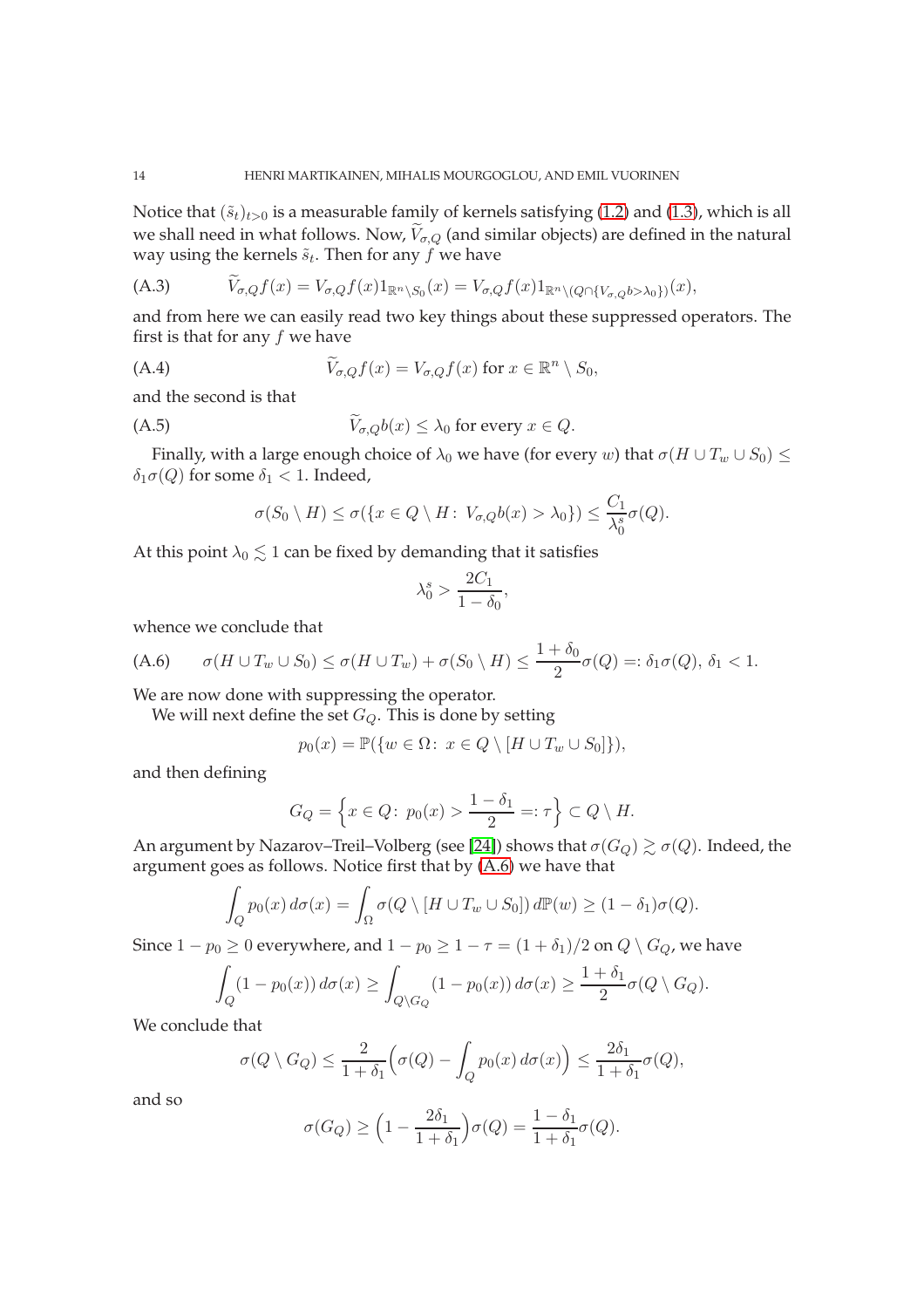It remains to prove that  $\|1_{G_Q}V_{\sigma,Q}f\|_{L^2(\sigma)} \lesssim \|f\|_{L^2(\sigma)}$  for every  $f \in L^2(\sigma)$ . The key property of  $G_Q$  is as follows. Suppose  $h\geq 0$  is any positive function. Then we have that

$$
\int_{G_Q} h(x) d\sigma(x) \le \tau^{-1} \int_{G_Q} p_0(x) h(x) d\sigma(x) = \tau^{-1} E_w \int_{G_Q \setminus [H \cup T_w \cup S]} h(x) d\sigma(x).
$$

We apply this as follows:

$$
\begin{split} \|\mathbf{1}_{G_Q} V_{\sigma,Q} f\|_{L^2(\sigma)}^2 &= \int_{G_Q} \int_0^{\ell(Q)} |\theta_t^{\sigma} f(x)|^2 \frac{dt}{t} \, d\sigma(x) \\ &\leq \tau^{-1} E_w \int_{G_Q \setminus [H \cup T_w \cup S_0]} \int_0^{\ell(Q)} |\theta_t^{\sigma} f(x)|^2 \frac{dt}{t} \, d\sigma(x) \\ &= \tau^{-1} E_w \sum_{R \in \mathcal{D}_0} \int_{[R \cap G_Q] \setminus [H \cup T_w \cup S_0]} \int_{\ell(R)/2}^{\min(\ell(R), \ell(Q))} |\theta_t^{\sigma} f(x)|^2 \frac{dt}{t} \, d\sigma(x), \end{split}
$$

where again  $\mathcal{D}_0 = \mathcal{D}(0)$ . Given w we then write

$$
\sum_{R\in \mathcal{D}_0}=\sum_{\substack{R\in \mathcal{D}_0\\R \text{ is } \mathcal{D}(w)\text{-good} }}+\sum_{\substack{R\in \mathcal{D}_0\\R \text{ is } \mathcal{D}(w)\text{-bad}}},
$$

where  $R \in \mathcal{D}_0$  is said to be  $\mathcal{D}(w)$ -good if  $d(R, \partial P) > \ell(R)^{\gamma} \ell(P)^{1-\gamma}$  for every  $P \in \mathcal{D}(w)$ satisfying  $\ell(P)\geq 2^r\ell(R)$ . Here  $r\lesssim 1$  is a fixed large enough parameter, and  $\gamma:=\alpha/(2m+1)$ 2 $\alpha$ ). It is a standard fact by Nazarov–Treil–Volberg (see [25]) that given  $R \in \mathcal{D}_0$  we have that

$$
\mathbb{P}(\{w \in \Omega : R \text{ is } \mathcal{D}(w)\text{-bad}\}) \le \tau/2
$$

for a large enough fixed  $r$ .

Using (A.7) we estimate

$$
E_w \sum_{\substack{R \in \mathcal{D}_0 \\ R \text{ is } \mathcal{D}(w) \text{-bad}}} \int_{[R \cap G_Q] \setminus [H \cup T_w \cup S_0]} \int_{\ell(R)/2}^{\min(\ell(R), \ell(Q))} |\theta_t^{\sigma} f(x)|^2 \frac{dt}{t} d\sigma(x)
$$
  

$$
\leq \sum_{R \in \mathcal{D}_0} \mathbb{P}(\{w \in \Omega \colon R \text{ is } \mathcal{D}(w) \text{-bad}\}) \int_{R \cap G_Q} \int_{\ell(R)/2}^{\min(\ell(R), \ell(Q))} |\theta_t^{\sigma} f(x)|^2 \frac{dt}{t} d\sigma(x)
$$
  

$$
\leq \frac{\tau}{2} \int_{G_Q} \int_0^{\ell(Q)} |\theta_t^{\sigma} f(x)|^2 \frac{dt}{t} d\sigma(x).
$$

To be precise, for the following we would need the a priori finiteness of this term. However, this is easy to arrange in a multiple of ways, so we skip this technicality. We may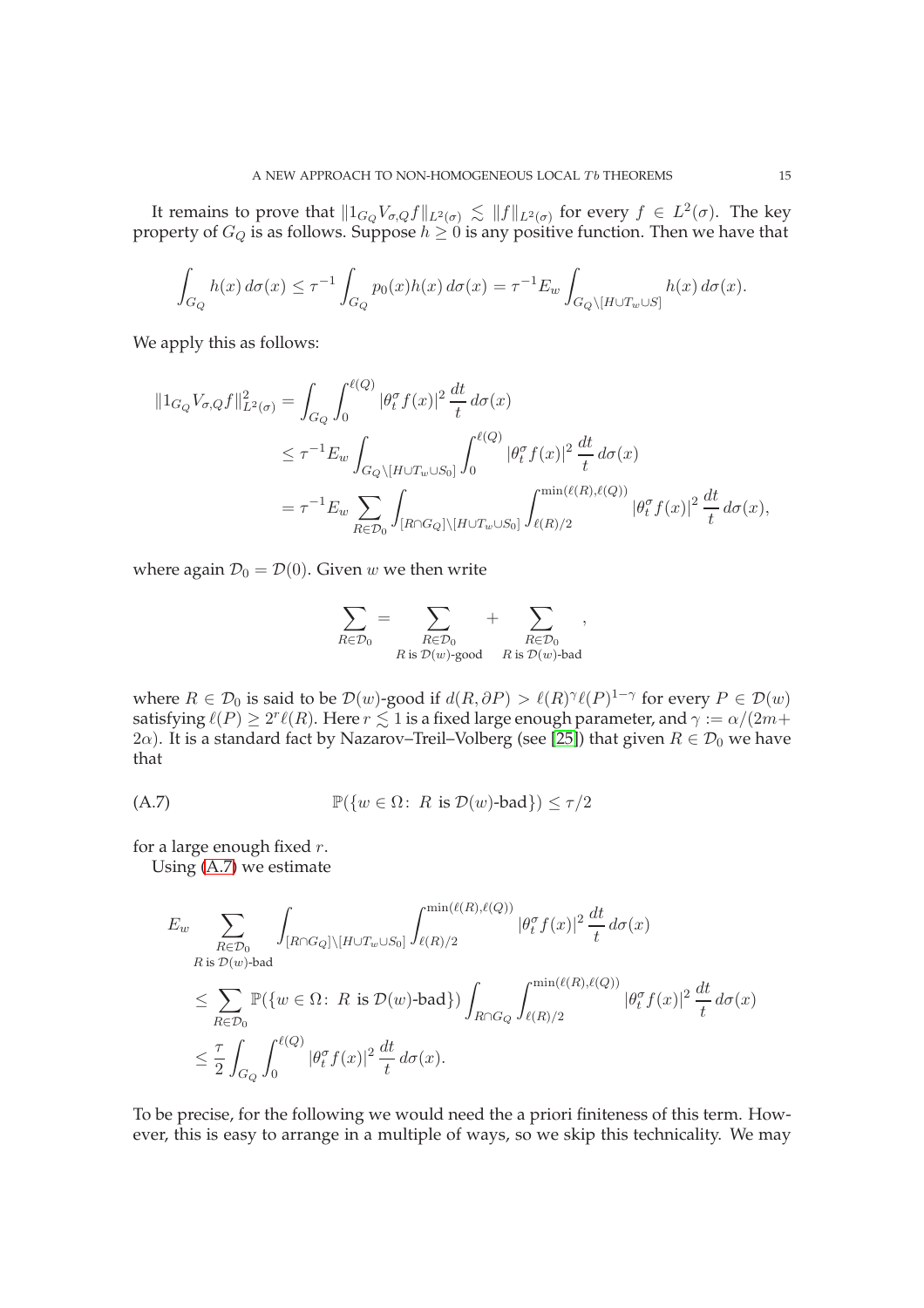now conclude (using also that  $\theta_t^{\sigma} f(x) = \widetilde{\theta}_t^{\sigma} f(x)$  for every  $x \in Q \setminus S_0$  by (A.4)) that

$$
||1_{G_Q} V_{\sigma,Q} f||_{L^2(\sigma)}^2
$$
  
\n
$$
\leq 2\tau^{-1} E_w \sum_{\substack{R \in \mathcal{D}_0 \\ R \text{ is } \mathcal{D}(w) \text{-good} \\ R \text{ is } \mathcal{D}(w) \text{-good} \\ R \text{ is } \mathcal{D}(w) \text{-good} \\ R \text{ is } \mathcal{D}(w) \text{-good} \\ R \text{ is } \mathcal{D}(w) \text{-good} \\ R \text{ is } \mathcal{D}(w) \text{-good} \\ R \text{ is } \mathcal{D}(w) \text{-good} \\ R \text{ is } \mathcal{D}(w) \text{-good} \\ R \text{ is } \mathcal{D}(w) \text{-good} \\ R \text{ is } \mathcal{D}(w) \text{-good} \\ R \text{ is } \mathcal{D}(w) \text{-good} \\ R \text{ is } \mathcal{D}(w) \text{-good} \\ R \text{ is } \mathcal{D}(w) \text{-good} \\ R \text{ is } \mathcal{D}(w) \text{-good} \\ R \text{ is } \mathcal{D}(w) \text{-good} \\ R \text{ is } \mathcal{D}(w) \text{-good} \\ R \text{ is } \mathcal{D}(w) \text{-good} \\ R \text{ is } \mathcal{D}(w) \text{-good} \\ R \text{ is } \mathcal{D}(w) \text{-good} \\ R \text{ is } \mathcal{D}(w) \text{-good} \\ R \text{ is } \mathcal{D}(w) \text{-good} \\ R \text{ is } \mathcal{D}(w) \text{-good} \\ R \text{ is } \mathcal{D}(w) \text{-good} \\ R \text{ is } \mathcal{D}(w) \text{-good} \\ R \text{ is } \mathcal{D}(w) \text{-good} \\ R \text{ is } \mathcal{D}(w) \text{-good} \\ R \text{ is } \mathcal{D}(w) \text{-good} \\ R \text{ is } \mathcal{D}(w) \text{-good} \\ R \text{ is } \mathcal{D}(w) \text{-good} \\ R \text{ is } \mathcal{D}(w) \text{-good} \\ R \text{ is } \mathcal{D}(w) \text{-good} \\ R \text{ is } \mathcal{D}(w) \text{-good} \\ R \text{ is } \mathcal{D}(w) \text{-good} \\ R \text{ is } \mathcal{D}(w) \text{-good} \\ R \text{ is } \mathcal{D}(w) \
$$

We will now fix w, write  $\mathcal{D} = \mathcal{D}(w)$  and  $T = T_w$ , and prove that

(A.8) 
$$
\sum_{\substack{R \in \mathcal{D}_0 \\ R \text{ is } \mathcal{D}\text{-good} \\ R \not\subset H \cup T}} \int_R \int_{\ell(R)/2}^{\min(\ell(R), \ell(Q))} |\widetilde{\theta}_t^{\sigma} f(x)|^2 \frac{dt}{t} d\sigma(x) \lesssim ||f||^2_{L^2(\sigma)}.
$$

This will then end the proof.

The important property of the set T is that if  $R \in \mathcal{D}$  and  $R \not\subset T$  then

$$
\left| \int_R b \, d\sigma \right| \gtrsim \sigma(R),
$$

while the important property of the set H is that if  $L \subset \mathbb{R}^n$  is an arbitrary cube satisfying  $L \not\subset H$  then  $\sigma(\lambda L) \lesssim \lambda^m \ell(L)^m$  for all  $\lambda \geq 1$ . It is useful to say that  $R \in \mathcal{D}_0^{tr}$  (tr stands for *transit*) if  $R \in \mathcal{D}_0$ ,  $\sigma(R) \neq 0$  and  $R \not\subset H \cup T$ , and  $P \in \mathcal{D}^{tr}$  if  $P \in \mathcal{D}$ ,  $\sigma(P) \neq 0$  and  $P \not\subset H \cup T$ . Note that  $\mathcal{D}_0^{tr}$  really means w-transit cubes from  $\mathcal{D}_0$  (and one should really write  $\mathcal{D}_0^{tr}(w)$ ), but w is fixed and so T is fixed and we do not need to insist on this.

It is time to expand the function  $f$  in the grid  $D$  using  $b$ -adapted martingales only in the transit cubes  $P \in \mathcal{D}^{tr}$ . Denote  $\langle f \rangle_A = \langle f \rangle_A^{\sigma} = \sigma(A)^{-1} \int_A f \, d\sigma$ , if  $\sigma(A) \neq 0$ . Let  $P_0 = Q^*(w)$  (see the Definition 2.2) so that all  $P \in \mathcal{D}$  satisfy  $P \subset P_0$ . Without loss of generality we can assume that spt  $b \subset Q$  and spt  $f \subset Q$ . Define

$$
E_{P_0}f = \frac{\langle f \rangle_{P_0}}{\langle b \rangle_{P_0}}b.
$$

(This is actually independent of w since it just equals  $E_Qf$ , because spt  $\sigma \subset Q \subset P_0$ ). For any cube  $P \in \mathcal{D}^{tr}$  define the function  $\Delta_P f$  as follows:

$$
\Delta_P f = \sum_{\substack{P' \in \text{ch}(P) \\ \sigma(P') \neq 0}} A_{P'}(f) 1_{P'},
$$

where

$$
A_{P'}(f) = \begin{cases} \left(\frac{\langle f \rangle_{P'}}{\langle b \rangle_{P'}} - \frac{\langle f \rangle_{P}}{\langle b \rangle_{P}}\right) b & \text{if } P' \in \mathcal{D}^{tr}, \\ f - \frac{\langle f \rangle_{P}}{\langle b \rangle_{P}} b & \text{if } P' \notin \mathcal{D}^{tr}. \end{cases}
$$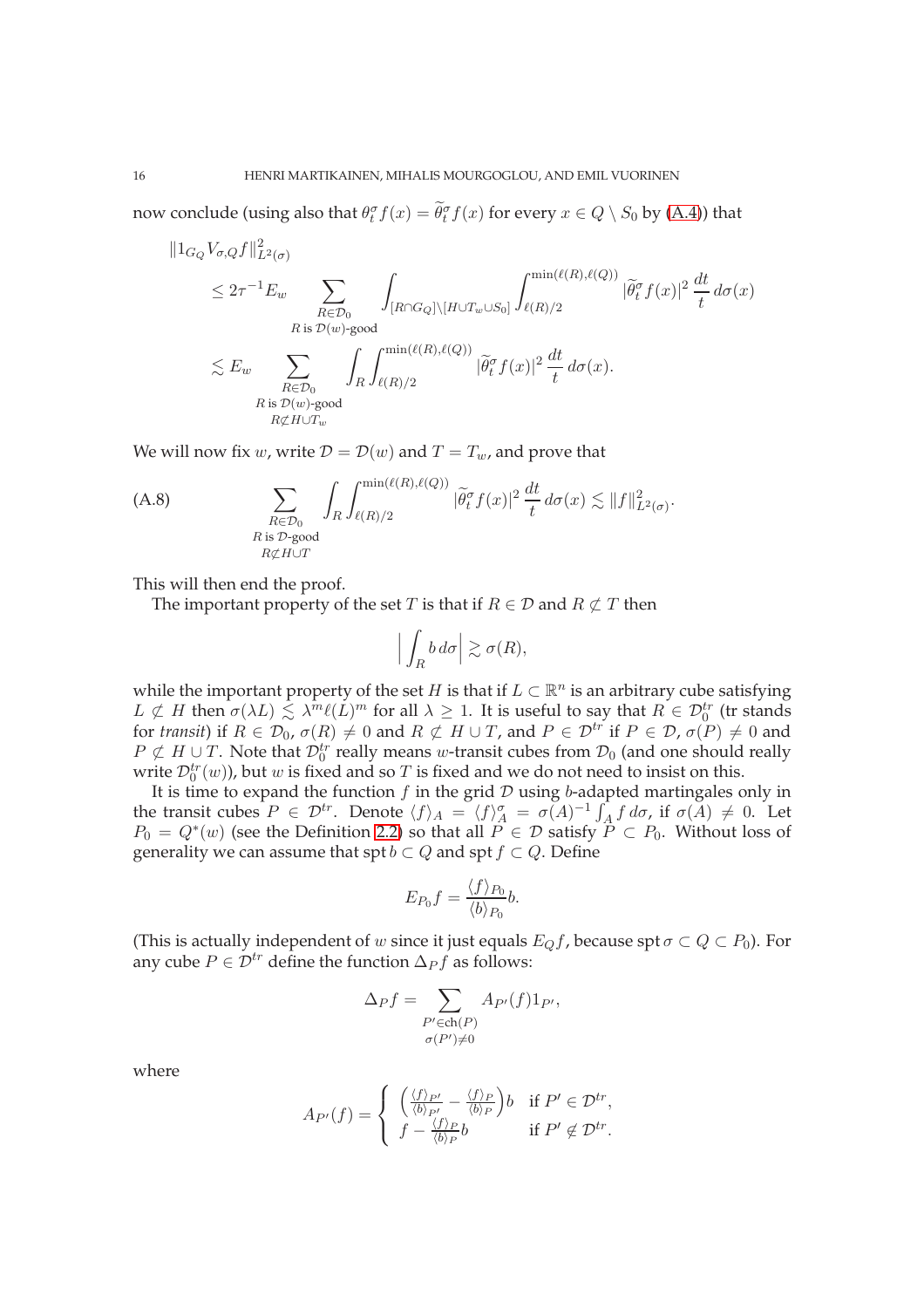Notice that  $P_0 \in \mathcal{D}^{tr}$ , since  $\sigma(P_0) = \sigma(Q)$  and every non-transit cube P has to satisfy  $\sigma(P) \leq \sigma(H \cup T) \leq \delta_0 \sigma(Q)$ . It is easy to see that

$$
f = \sum_{P \in \mathcal{D}^{tr}} \Delta_P f + E_{P_0} f
$$

 $\sigma$ -a.e. and in  $L^2(\sigma)$ , and that

$$
\sum_{P \in \mathcal{D}^{tr}} ||\Delta_P f||_{L^2(\sigma)}^2 + ||E_{P_0} f||_{L^2(\sigma)} \lesssim ||f||_{L^2(\sigma)}^2.
$$

See e.g. Section 5.4.4 of [26]. It will be convenient to exploit notation by redefining on the largest level  $P_0$  the operator  $\Delta_{P_0}f$  to be  $\Delta_{P_0}f + E_{P_0}f.$ 

Going back to (A.8) we see that we need to control

$$
\sum_{\substack{R \in \mathcal{D}_0^{tr} \\ R \text{ is } \mathcal{D}\text{-good}}} \int_R \int_{\ell(R)/2}^{\min(\ell(R), \ell(Q))} \Big| \sum_{P \in \mathcal{D}^{tr}} \widetilde{\theta}_t^{\sigma} \Delta_P f(x) \Big|^2 \frac{dt}{t} d\sigma(x).
$$

Given  $R \in \mathcal{D}_0^{tr}$ , R is  $\mathcal{D}(w)$ -good, the  $P \in \mathcal{D}^{tr}$  summation is split in to the following four pieces:

- (1)  $P: \ell(P) < \ell(R);$
- (2)  $P: \ell(P) \geq \ell(R)$  and  $d(P, R) > \ell(R)^{\gamma} \ell(P)^{1-\gamma}$ ;
- (3)  $P: \ell(R) \leq \ell(P) \leq 2^r \ell(R)$  and  $d(P, R) \leq \ell(R)^{\gamma} \ell(P)^{1-\gamma}$ ;
- (4)  $P: \ell(P) > 2^r \ell(R)$  and  $d(P, R) \leq \ell(R)^{\gamma} \ell(P)^{1-\gamma}$ .

For future need we set

$$
A_{PR} := \frac{\ell(P)^{\alpha/2} \ell(R)^{\alpha/2}}{D(P,R)^{m+\alpha}} \sigma(P)^{1/2} \sigma(R)^{1/2};
$$
  

$$
D(P,R) := \ell(P) + \ell(R) + d(P,R).
$$

The following estimate by Nazarov–Treil–Volberg (see e.g. [25]) is extremely useful

$$
\sum_{\substack{P \in \mathcal{D}^{tr} \\ R \in \mathcal{D}_0^{tr}}} A_{PR} x_{P} y_R \lesssim \Big(\sum_P x_P^2\Big)^{1/2} \Big(\sum_R y_R^2\Big)^{1/2}
$$

for every  $x_P, y_R \geq 0$ . For an easy reference, see pp. 159–160 in [26]. In particular, we have that

$$
\Big(\sum_{R\in\mathcal{D}_0^{tr}}\Big[\sum_{P\in\mathcal{D}^{tr}}A_{PR}x_P\Big]^2\Big)^{1/2}\lesssim \Big(\sum_{P}x_P^2\Big)^{1/2}.
$$

The sums (1) and (2) are handled as follows. Notice that in (1) we have  $\ell(P) < \ell(R) \leq$  $\ell(P_0)$  so that  $\int \Delta_P f \, d\sigma = 0$ . Therefore, using the y-Hölder for  $\tilde{s}_t$  we get

(A.9) 
$$
|\widetilde{\theta}_t^{\sigma} \Delta_P f(x)| \lesssim A_{PR} \sigma(R)^{-1/2} \|\Delta_P f\|_{L^2(\sigma)}, \qquad (x, t) \in W_R,
$$

where  $W_R := R \times [\ell(R)/2, \ell(R)]$ . In the case (2), the size estimate for  $\tilde{s}_t$  yields

$$
|\widetilde{\theta}_t^{\sigma} \Delta_P f(x)| \lesssim \frac{\ell(R)^{\alpha}}{d(P,R)^{m+\alpha}} \sigma(P)^{1/2} \|\Delta_P f\|_{L^2(\sigma)}, \qquad (x,t) \in W_R.
$$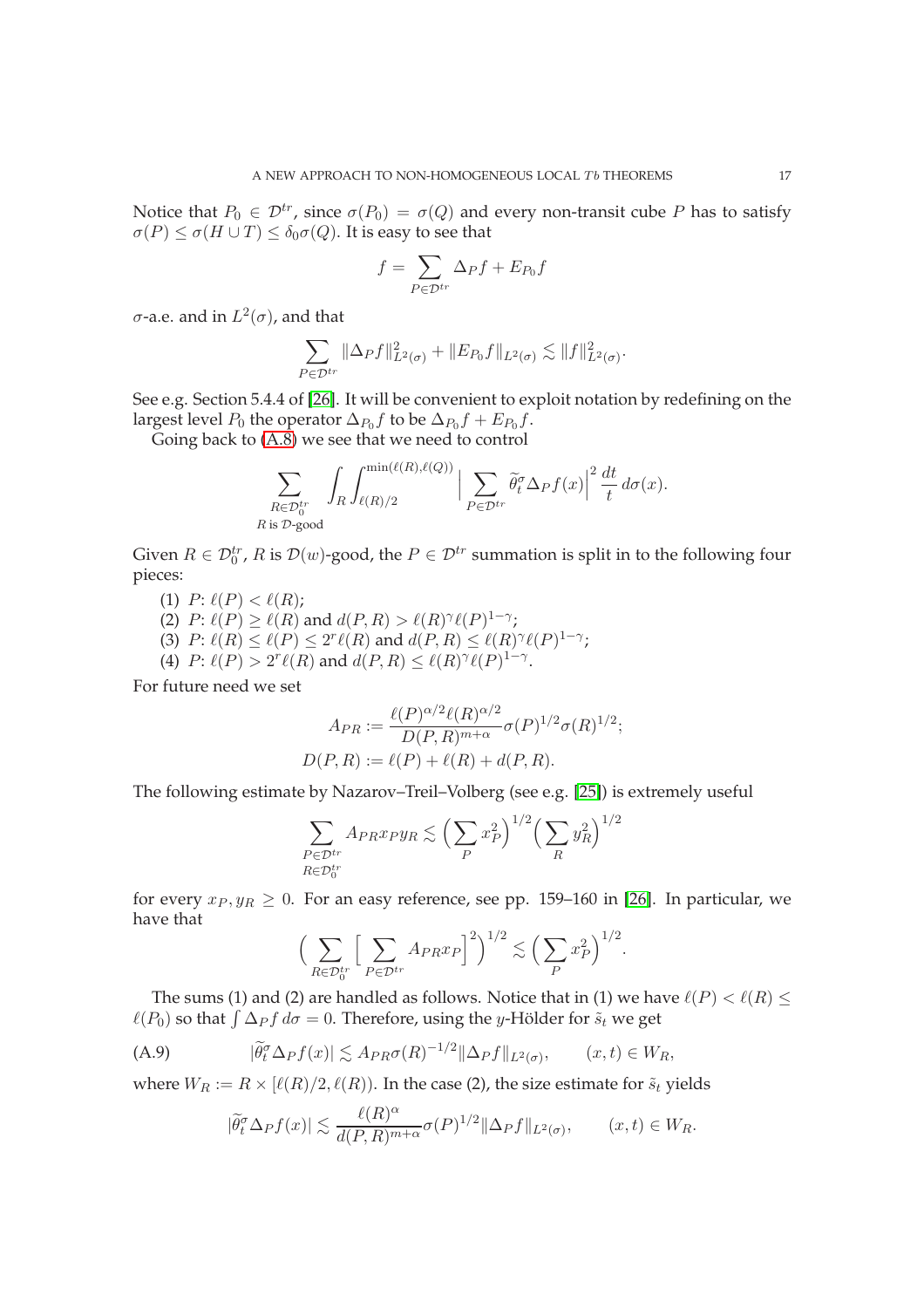But this yields the same bound as in (A.9), since here

$$
\frac{\ell(R)^{\alpha}}{d(P,R)^{m+\alpha}} \sigma(P)^{1/2} \lesssim A_{PR} \sigma(R)^{-1/2}.
$$

To see this, notice that it is obvious if  $d(P, R) \ge \ell(P)$ . In the opposite case note that  $d(P,R)^{m+\alpha} \ge D(P,R)^{m+\alpha} \ell(P)^{-\alpha/2} \ell(R)^{\alpha/2}$ . This is seen by combining the facts that  $d(P,R) > \ell(R)^{\gamma}\ell(P)^{1-\gamma}, \gamma m + \gamma\alpha = \alpha/2$  and  $D(P,R) \leq \ell(P)$ . Thus, also in the case (2) the estimate (A.9) holds. The cases (1) and (2) are therefore under control via the estimate

$$
\sum_{R\in\mathcal{D}_0^{tr}}\Big[\sum_{P\in\mathcal{D}^{tr}}A_{PR}\|\Delta_P f\|_{L^2(\sigma)}\Big]^2\lesssim \sum_{P\in\mathcal{D}^{tr}}\|\Delta_P f\|_{L^2(\sigma)}^2\lesssim \|f\|_{L^2(\sigma)}^2.
$$

The summation (3) is even easier. Using that P and R are both transit,  $t \sim \ell(R) \sim \ell(P)$ and the size estimate for  $\tilde{s}_t$  we see that

$$
|\widetilde{\theta_t^{\sigma}} \Delta_P f(x)| \lesssim t^{-m} \sigma(P)^{1/2} \|\Delta_P f\|_{L^2(\sigma)} \lesssim \sigma(R)^{-1/2} \|\Delta_P f\|_{L^2(\sigma)}, \qquad (x, t) \in W_R.
$$

This can then easily be summed, since given  $R$  there are only finitely many  $P$  such that  $\ell(P) \sim \ell(R)$  and  $d(P, R)$   $\leq$  min( $\ell(P), \ell(R)$ ).

We move on to the main term (4). For each  $R \in \mathcal{D}_0^{tr}$  satisfying that  $R$  is  $\mathcal{D}\text{-good}, R \subset P_0$ and  $\ell(R) < 2^{-r}\ell(P_0)$  we let  $P_{R,k} \in \mathcal{D}$ ,  $k \in \{r, r+1, \ldots, \log_2[\ell(P_0)/\ell(R)]\}$ , be the unique D-cube satisfying that  $\ell(P_{R,k}) = 2^k \ell(R)$  and  $R \subset P_{R,k}$ . Such a cube exists since  $R$  is D-good. Moreover, since  $R \not\subset H \cup T$  then also  $P_{R,k} \not\subset H \cup T$  i.e.  $P_{R,k} \in \mathcal{D}^{tr}$ . We see that we only need to prove that

$$
\sum_{\substack{R \in \mathcal{D}_0^{tr}: R \subset P_0 \\ R \text{ is } \mathcal{D}\text{-good} \\ \ell(R) < 2^{-r} \ell(P_0)}} \int_R \int_{\ell(R)/2}^{\min(\ell(R),\ell(Q))} \Big| \sum_{k=r+1}^{\log_2[\ell(P_0)/\ell(R)]} \widetilde{\theta}_t^{\sigma} \Delta_{P_{R,k}} f(x) \Big|^2 \frac{dt}{t} \, d\sigma(x) \lesssim \|f\|_{L^2(\sigma)}^2.
$$

Recalling that all  $P_{R,k}$ ,  $r \leq k \leq \log_2[\ell(P_0)/\ell(R)]$  are transit, we see using a standard calculation that  $\sum_{k=r+1}^{\log_2[\ell(P_0)/\ell(R)]}\widetilde\theta_t^\sigma\Delta_{P_{R,k}}f$  equals

$$
- \sum_{k=r+1}^{\log_2[\ell(P_0)/\ell(R)]} B_{P_{R,k-1}} \widetilde{\theta}_t^{\sigma} (1_{\mathbb{R}^n \setminus P_{R,k-1}} b) + \sum_{k=r+1}^{\log_2[\ell(P_0)/\ell(R)]} \widetilde{\theta}_t^{\sigma} (1_{P_{R,k} \setminus P_{R,k-1}} \Delta_{P_{R,k}} f) + \frac{\langle f \rangle_{P_{R,r}}}{\langle b \rangle_{P_{R,r}}} \widetilde{\theta}_t^{\sigma} b,
$$

where

$$
B_{P_{R,k-1}} = \langle \Delta_{P_{R,k}} f/b \rangle_{P_{R,k-1}} = \begin{cases} \frac{\langle f \rangle_{P_{R,k-1}}}{\langle b \rangle_{P_{R,k-1}}} - \frac{\langle f \rangle_{P_{R,k}}}{\langle b \rangle_{P_{R,k}}} & \text{if } r+1 \leq k < \log_2 \frac{\ell(P_0)}{\ell(R)},\\ \frac{\langle f \rangle_{P_{R,k-1}}}{\langle b \rangle_{P_{R,k-1}}} & k = \log_2 \frac{\ell(P_0)}{\ell(R)}. \end{cases}
$$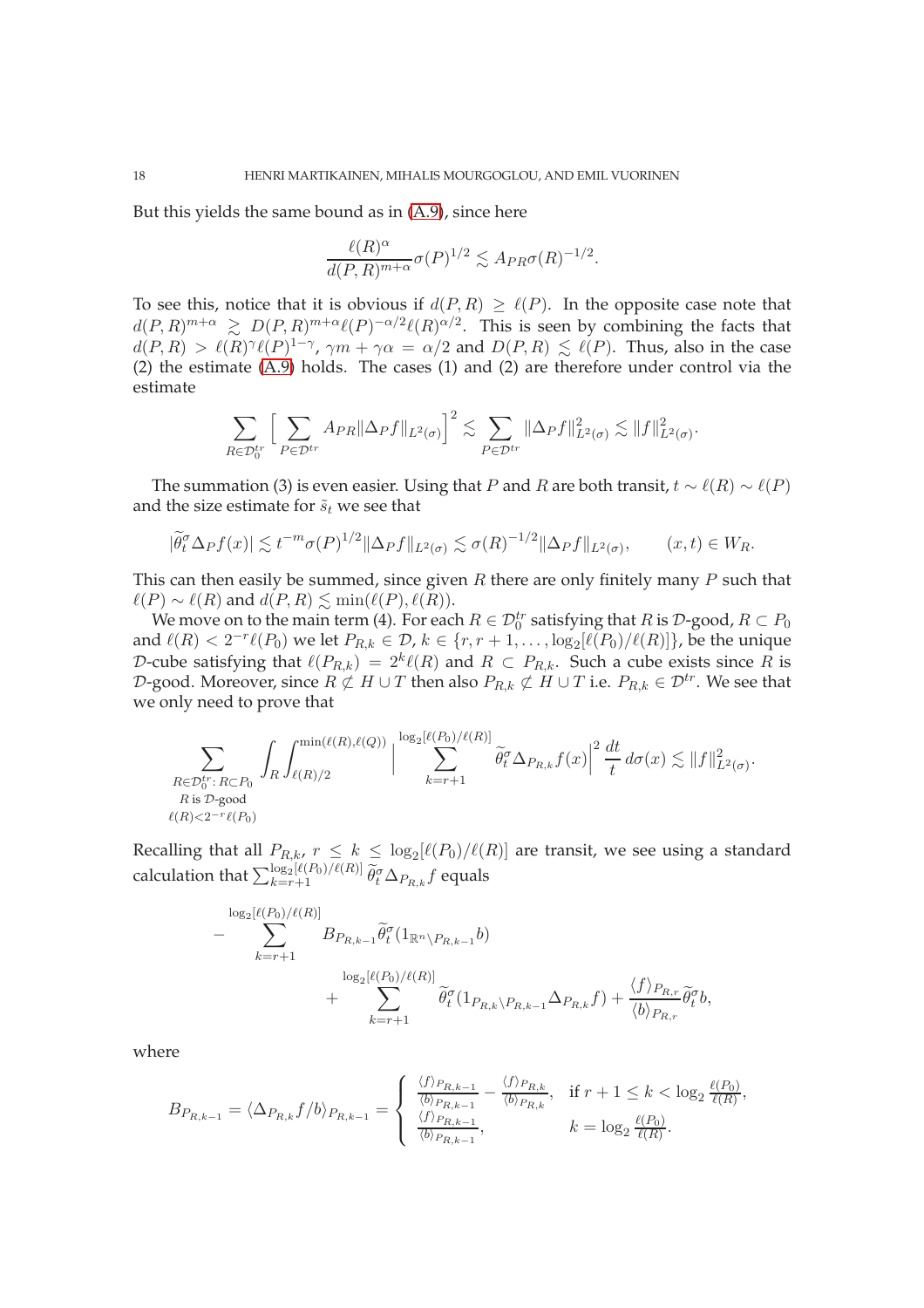Let us start deciphering this by proving that the term

$$
\Pi := \sum_{\substack{R \in \mathcal{D}_0^{tr}: R \subset P_0 \\ R \text{ is } \mathcal{D} \text{-good} \\ \ell(R) < 2^{-r} \ell(P_0)}} \left| \frac{\langle f \rangle_{P_{R,r}}}{\langle b \rangle_{P_{R,r}}} \right|^2 \int_R \int_{\ell(R)/2}^{\min(\ell(R), \ell(Q))} |\widetilde{\theta}_t^{\sigma} b(x)|^2 \frac{dt}{t} d\sigma(x)
$$

is under control. We simply estimate

$$
\Pi \lesssim \sum_{P \in \mathcal{D}^{tr}} |\langle f \rangle_P|^2 a_P, \qquad a_P := \sum_{\substack{R \in \mathcal{D}_0^{tr}: R \subset P_0 \\ R \text{ is } \mathcal{D}\text{-good} \\ \ell(R) < 2^{-r} \ell(P_0) \\ P_{R,r} = P}} \int_R \int_{\ell(R)/2}^{\min(\ell(R), \ell(Q))} |\widetilde{\theta}_t^{\sigma} b(x)|^2 \frac{dt}{t} d\sigma(x).
$$

To have  $\Pi \lesssim ||f||^2_{L^2(\sigma)}$  it is enough to verify the Carleson property of  $(a_P)_{P \in \mathcal{D}}$ . To this end, let  $S \in \mathcal{D}$  be arbitrary. We have that

$$
\sum_{P \in \mathcal{D}} a_P \leq \sum_{\substack{R \in \mathcal{D}_0^{tr} \\ R \subset S}} \iint_{[S \times (0,\ell(Q))] \cap W_R} |\widetilde{\theta}_t^{\sigma} b(x)|^2 \frac{dt}{t} d\sigma(x)
$$
\n
$$
\leq \iint_{S \times (0,\ell(Q))} |\widetilde{\theta}_t^{\sigma} b(x)|^2 \frac{dt}{t} d\sigma(x) = \int_S [\widetilde{V}_{\sigma,Q} b(x)]^2 d\sigma(x) \lesssim \sigma(S),
$$

since  $\widetilde{V}_{\sigma,Q}b(x) \lesssim 1$  for every  $x \in \operatorname{spt} \sigma$  by (A.5).

We are only left with some completely standard calculations (but we need to be slightly careful to use transitivity). So let us first control  $|B_{P_{R,k-1}} \widetilde{\theta}_t^{\sigma}(1_{\mathbb{R}^n \setminus P_{R,k-1}} b)(x)|$  for  $(x,t) \in$ W<sub>R</sub>. Notice that  $R \subset B(x, d(R, \partial P_{R,k-1})/2)$ , since  $d(R, \partial P_{R,k-1}) \geq 2^{r(1-\gamma)}\ell(R) \geq C_d\ell(R)$ by having r large enough to begin with. The point is that  $B(x, d(R, \partial P_{R,k-1})/2) \not\subset H$ . Moreover, we clearly have that  $B(x, d(R, \partial P_{R,k-1})/2) \subset P_{R,k-1}$ . Using these facts we get

$$
|\widetilde{\theta}_{t}^{\sigma}(1_{\mathbb{R}^{n}\backslash P_{R,k-1}}b)(x)| \lesssim \int_{\mathbb{R}^{n}\backslash B(x,d(R,\partial P_{R,k-1})/2)} \frac{\ell(R)^{\alpha}}{|x-y|^{m+\alpha}} d\sigma(y)
$$
  

$$
\lesssim \ell(R)^{\alpha} d(R,\partial P_{R,k-1})^{-\alpha} \lesssim \left(\frac{\ell(R)}{\ell(P_{R,k-1})}\right)^{\alpha/2} \sim 2^{-\alpha k/2},
$$

where we also used that  $d(R, \partial P_{R,k-1}) \ge \ell(R)^{1/2} \ell(P_{R,k-1})^{1/2}$  (which follows since  $R$  is  $D$ -good). Since  $P_{R,k-1} \not\subset T$  we have

$$
|B_{P_{R,k-1}}|\sigma(P_{R,k-1}) \lesssim \Big| \int_{P_{R,k-1}} B_{P_{R,k-1}} b \, d\sigma \Big|
$$
  
= 
$$
\Big| \int_{P_{R,k-1}} \Delta_{P_{R,k}} f \, d\sigma \Big| \leq \sigma (P_{R,k-1})^{1/2} \|\Delta_{P_{R,k}} f\|_{L^2(\sigma)}.
$$

Combining these estimates we get for  $(x, t) \in W_R$  that

(A.10) 
$$
|B_{P_{R,k-1}}\tilde{\theta}_t^{\sigma}(1_{\mathbb{R}^n\setminus P_{R,k-1}}b)(x)| \lesssim 2^{-\alpha k/2} \sigma(P_{R,k-1})^{-1/2} \|\Delta_{P_{R,k}}f\|_{L^2(\sigma)}.
$$

Let us still estimate  $|\widetilde{\theta}_t^{\sigma}(1_{P_{R,k}\setminus P_{R,k-1}}\Delta_{P_{R,k}}f)(x)|$  for  $(x,t)\in W_R$ . Let  $S\in \text{ch}(P_{R,k})$ ,  $S \neq P_{R,k-1}$ . We do not know whether this cube is transitive or not, but it shall not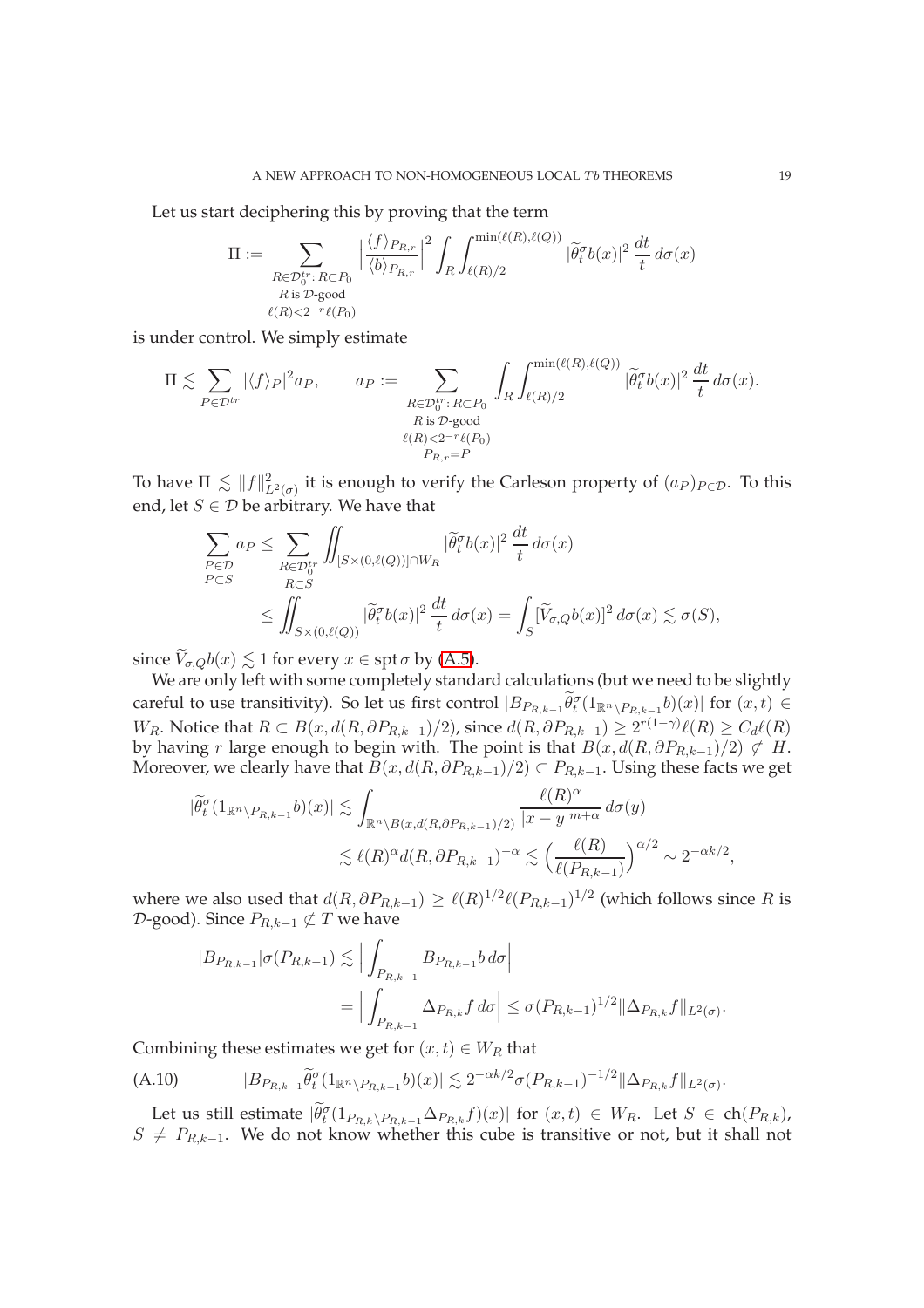matter. Indeed, we just estimate

$$
|\widetilde{\theta}_{t}^{\sigma}(1_{S}\Delta_{P_{R,k}}f)(x)| \lesssim \frac{\ell(R)^{\alpha}}{d(R,S)^{m+\alpha}} \int_{P_{R,k}} |\Delta_{P_{R,k}}f(y)| d\sigma(y)
$$
  

$$
\lesssim \left(\frac{\ell(R)}{\ell(P_{R,k-1})}\right)^{\alpha/2} \frac{\sigma(P_{R,k})^{1/2}}{\ell(P_{R,k-1})^m} \|\Delta_{P_{R,k}}f\|_{L^{2}(\sigma)}
$$
  

$$
\lesssim 2^{-\alpha k/2} \sigma(P_{R,k-1})^{-1/2} \|\Delta_{P_{R,k}}f\|_{L^{2}(\sigma)},
$$

where we used that  $\ell(S) = \ell(P_{R,k-1})$ ,  $d(R,S)^{m+\alpha} \geq \ell(R)^{\alpha/2} \ell(S)^{\alpha/2} \ell(S)^m$  and the transitivity of  $P_{R,k-1},P_{R,k}.$  So  $|\tilde{\theta}_t^{\sigma}(1_{P_{R,k}\setminus P_{R,k-1}}\Delta_{P_{R,k}}f)(x)|$  satisfies the same estimate as in (A.10).

We are done with the proof if we can control the summation

$$
\sum_{\substack{R \in \mathcal{D}_0^{tr}: R \subset P_0 \\ R \text{ is } \mathcal{D}\text{-good} \\ \ell(R) < 2^{-r} \ell(P_0)}} \sigma(R) \Big[ \sum_{k=r+1}^{\log_2[\ell(P_0)/\ell(R)]} 2^{-\alpha k/2} \sigma(P_{R,k-1})^{-1/2} \|\Delta_{P_{R,k}} f\|_{L^2(\sigma)} \Big]^2.
$$

Using a summation argument that appears in p. 9 in [15] we dominate this by

$$
\sum_{P \in \mathcal{D}^{tr}} \|\Delta_P f\|_{L^2(\sigma)}^2 \lesssim \|f\|_{L^2(\sigma)}^2.
$$

 $\Box$ 

#### **REFERENCES**

- [1] P. Auscher, S. Hofmann, C. Muscalu, T. Tao, C. Thiele, Carleson measures, trees, extrapolation, and  $T(b)$  theorems, Publ. Mat. 46 (2) (2002) 257-325.
- [2] P. Auscher, S. Hofmann, M. Lacey, A. McIntosh, P. Tchamitchian, The solution of the Kato square root problem for second order elliptic operators on  $\mathbb{R}^n$ , Ann. of Math. 156 (2) (2002) 633-654.
- [3] P. Auscher, E. Routin, Local Tb theorems and Hardy inequalities, J. Geom. Anal. 23 (1) (2013) 303–374.
- [4] P. Auscher, Q. X. Yang, BCR algorithm and the  $T(b)$  theorem, Publ. Mat. 53 (1) (2009) 179–196.
- [5] M. Christ,  $A T(b)$  theorem with remarks on analytic capacity and the Cauchy integral, Colloq. Math. 50/51 (1990) 601–628.
- [6] V. Chousionis, J. Garnett, T. Le, X. Tolsa, Square functions and uniform rectifiability, Trans. Amer. Math. Soc. 368 (2016) 6063–6102.
- [7] G. David, Unrectifiable 1-sets have vanishing analytic capacity, Rev. Mat. Iberoam. 14 (1998) 369–479.
- [8] G. David, J.-L. Journé, A boundedness criterion for generalized Calderón-Zygmund operators, Ann. of Math. 120 (1984) 371–397.
- [9] S. Hofmann, A local  $Tb$  theorem for square functions, Perspectives in partial differential equations, harmonic analysis and applications (Providence, RI, 2008), pp. 175–185, Proc. Sympos. Pure Math., vol. 79, Amer. Math. Soc. (2008)
- [10] S. Hofmann, A proof of the local  $Tb$  theorem for standard Calderón–Zygmund operators, unpublished manuscript, [arXiv:0705.0840,](http://arxiv.org/abs/0705.0840) 2007.
- [11] T. Hytönen, The sharp weighted bound for general Calderón-Zygmund operators, Ann. of Math. 175 (2012) 1473–1506.
- [12] T. Hytönen, F. Nazarov, The local Tb theorem with rough test functions, preprint, [arXiv:1206.0907,](http://arxiv.org/abs/1206.0907) 2012.
- [13] M. Lacey, H. Martikainen, Local Tb theorem with  $L^2$  testing conditions and general measures: Calderón–Zygmund operators, Ann. Sci. Éc. Norm. Supér. 49 (2016) 57–86.
- [14] M. Lacey, H. Martikainen, Local Tb theorem with  $L^2$  testing conditions and general measures: Square functions, J. Anal. Math. 133 (2017) 71–89.